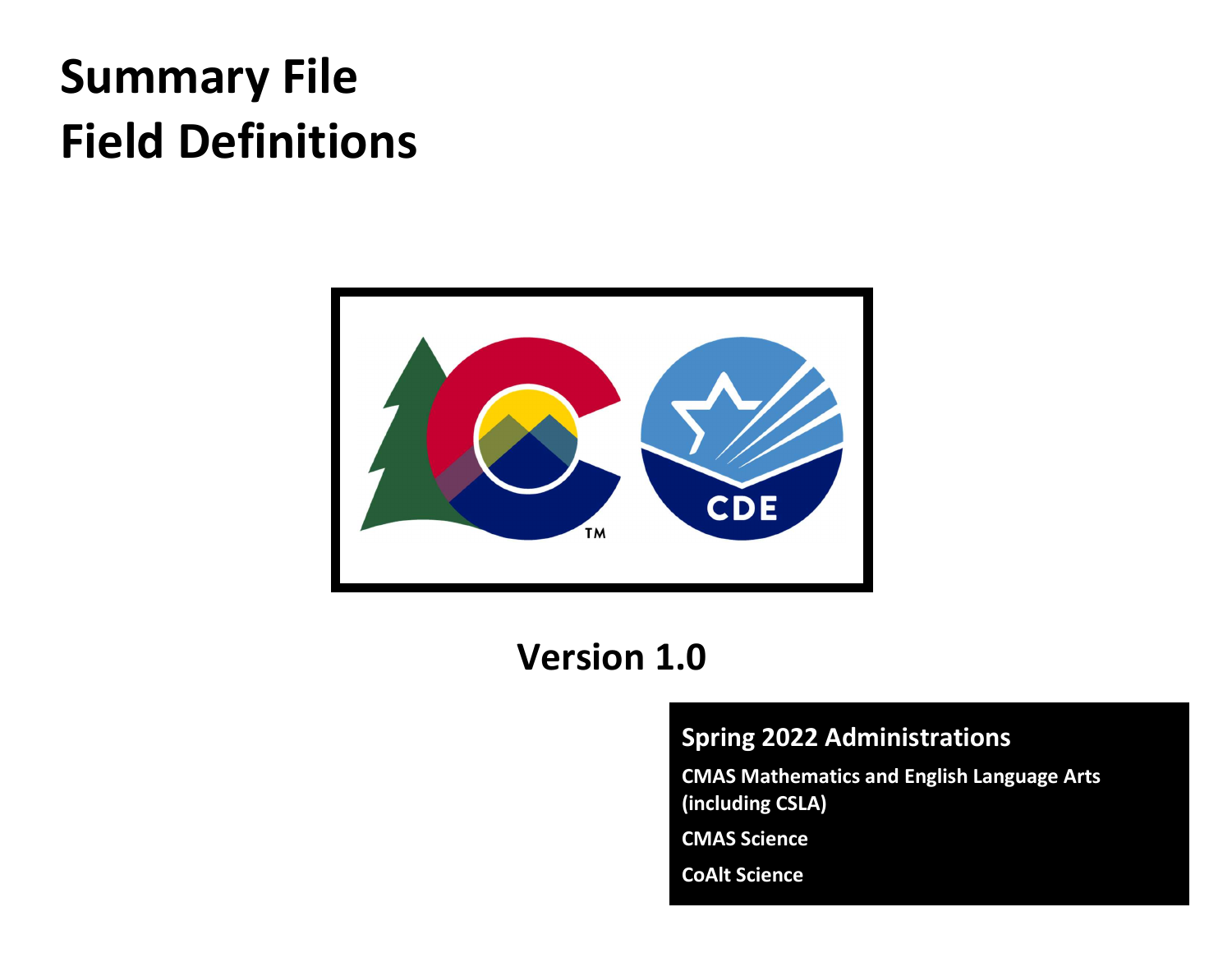

## Document Revisions

| <b>Revision Date</b> | <b>CMAS</b>    | <b>Description</b>                    |  |  |  |
|----------------------|----------------|---------------------------------------|--|--|--|
|                      | <b>Version</b> |                                       |  |  |  |
| 5/20/2019            | 0.1            | Initial Version Rolled Over from 2018 |  |  |  |
| 5/29/2019            | 0.2            | Updated for 2019                      |  |  |  |
| 6/3/2019             | 0.3            | CDE Edits incorporated                |  |  |  |
| 6/29/2021            | 0.4            | Updates for 2021 Administration       |  |  |  |
| 7/15/2021            | 1.0            | <b>Baseline</b>                       |  |  |  |
| 5/16/2022            | 1.1            | Updates for 2022 Administration       |  |  |  |
| 6/9/2022             | 2.0            | <b>Baseline</b>                       |  |  |  |

If assistance is needed, call 1-888-687-4759 or visit https://co.pearsonaccessnext.com/, sign into your account, and select Contact COLORADO Support.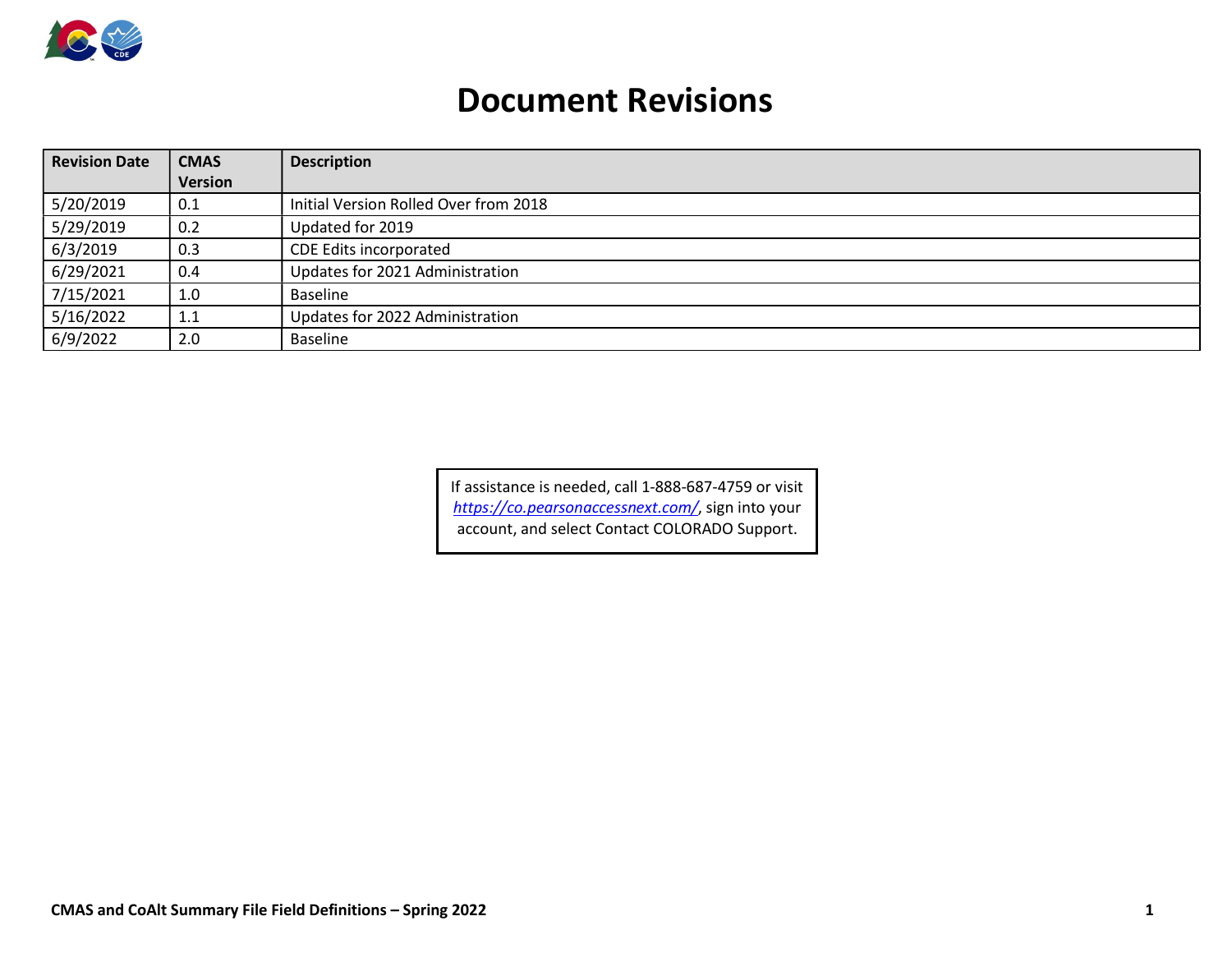

Copyright 2021, Pearson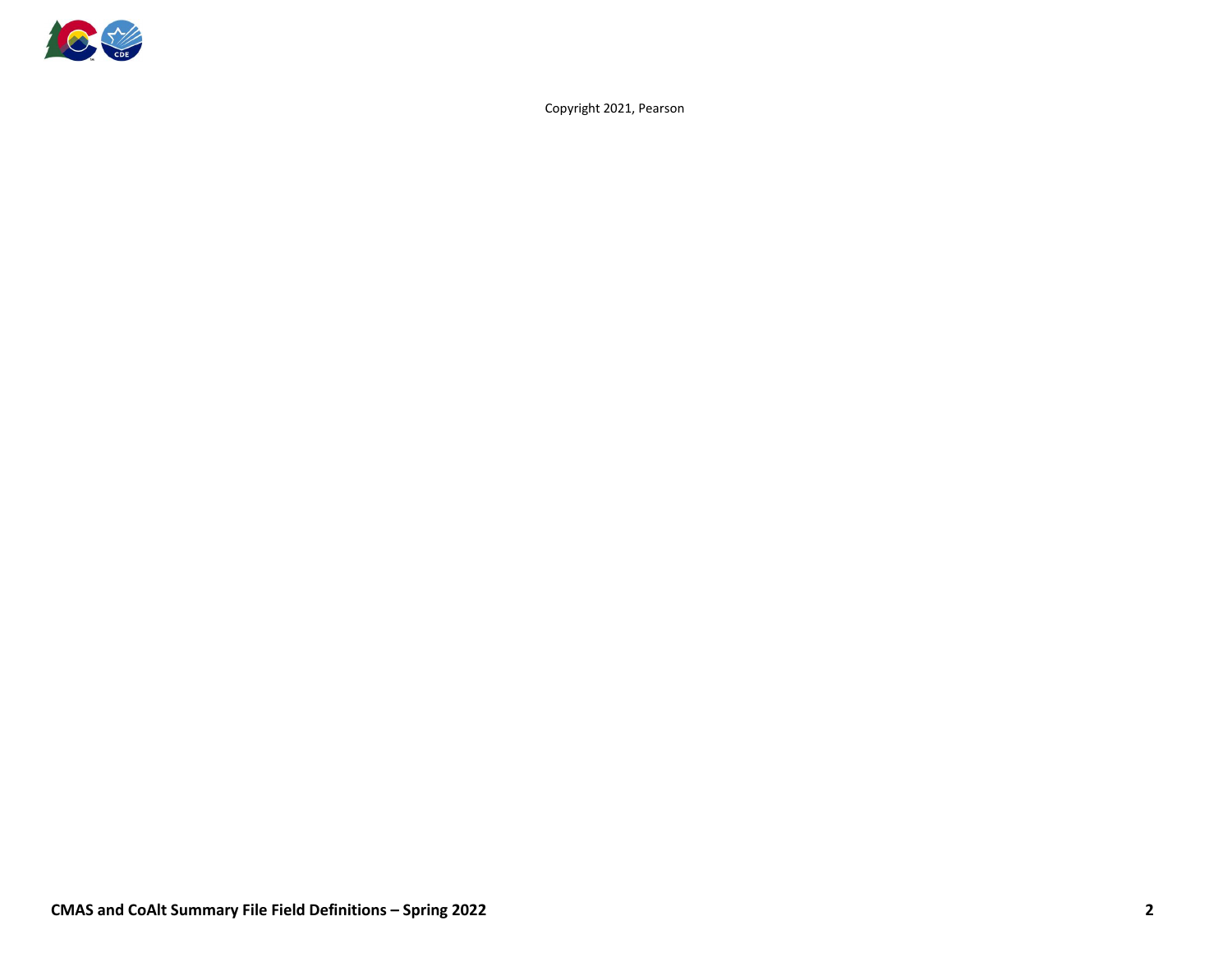

#### CO Summary File Field Definitions

Listed below is the file layout for the CMAS science, mathematics, and English language arts (including Colorado Spanish language arts) and CoAlt science Summary Data Files and instructions for accessing the files. The district and school files are in .csv format. The first row of the file contains the headers; subsequent rows contain the data.

The Summary Data File (page 6) provides aggregate student performance data for the district or school. The data is aggregated at the district or school level as well as a number of demographic group disaggregations. Each level of aggregation is reported on a separate row. The list of reported groups is in the **Disaggregated Groups and Descriptions** table (pages 3-5).

- Only students with scores are included in the aggregated score field calculations.
- Students without scores are not included in the denominator for average scores or the percent of students in a performance level.

The district files include the aggregate data for the state (with public reporting suppression rules applied) and the district's schools in addition to the district level data.

In the Summary Data File, Columns A (Level) to AO (Total Number State Use Only 11), contain the same data as the Performance Level Summary Report. The rest of the file has the aggregate data reported on the Student Performance Report, Content Standards Roster, and Item Analysis Report (CMAS science only). The second section of the file is not disaggregated by demographic group. Only the standards appropriate for a particular content area contain information (e.g., Standard 4 PGC and GLE fields will be blank for science).

Note: Some fields may be filler in the separate CMAS and CoAlt files.

#### Exporting the Student Data File

- 1. Sign into PearsonAccess<sup>next</sup>.
- 2. Select the administration from the administration dropdown in PearsonAccess<sup>next</sup>.
- 3. Select Published Reports under the Reports dropdown menu.
- 4. Click on the name of the file name to download.

#### Importing the file into Excel

- 1. Open Excel.
- 2. Select the Data tab.
- 3. In the Get External Data group, select From Text.
- 4. Locate the downloaded Student Data File.
- 5. Double-click the file name or select the file and click Import.
- 6. The Text Import Wizard will open.

Step 1: Set original data type to Delimited. Select Next.

Step 2: Set delimiter to Comma only. Select Next.

Step 3: To retain leading zeros on fields (e.g., grade), first select all fields in the data preview, then select Text as the column data format to import data as text. Select Finish.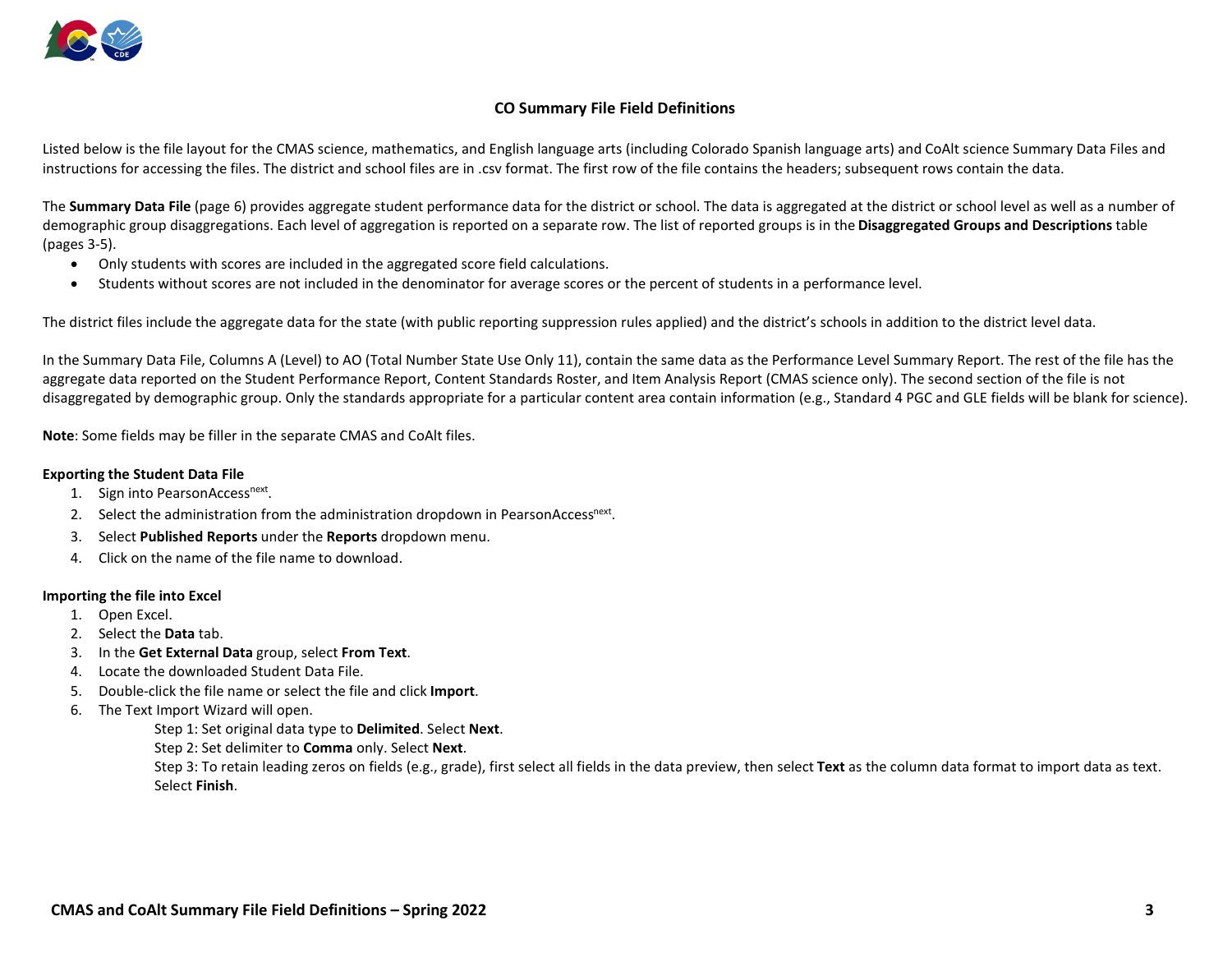

#### Disaggregated Groups and Descriptions

| Group | <b>Description</b>                                                 | <b>Notes</b>                                                                               |
|-------|--------------------------------------------------------------------|--------------------------------------------------------------------------------------------|
|       |                                                                    | The number of students who should have been assessed.                                      |
|       |                                                                    |                                                                                            |
|       |                                                                    | This group excludes the following:                                                         |
|       |                                                                    | • State and District levels - all Report Suppression Codes                                 |
| 001   | <b>Total Number of Students</b>                                    | . School level - all Report Suppression Codes and the Student Data File field Expelled = 1 |
|       |                                                                    | • Students with the following invalidation codes:                                          |
|       |                                                                    | o 01 = Took Other Assessment OR Duplicate Registration/Attempt                             |
|       |                                                                    | $\circ$ 03 = Withdrew Before/During Testing                                                |
|       |                                                                    | $\circ$ 07 = Medical Exemption                                                             |
|       |                                                                    | o 08 = Part Time Public and Part Time Home School                                          |
| 002   | <b>Students with Valid Scores</b>                                  | A02 Form A Students with Valid Scores (Math Only)<br>$\bullet$                             |
|       |                                                                    | B02 Form B Students with Valid Scores (Math Only)                                          |
| 003   | Sex - Female                                                       |                                                                                            |
| 004   | Sex - Male                                                         |                                                                                            |
| 005   | Ethnicity/Race - Hispanic or Latino                                |                                                                                            |
| 006   | Ethnicity/Race - American Indian or Alaska Native                  |                                                                                            |
| 007   | Ethnicity/Race - Asian                                             |                                                                                            |
| 008   | Ethnicity/Race - Black or African American                         |                                                                                            |
| 009   | Ethnicity/Race - Native Hawaiian or Other Pacific Islander         |                                                                                            |
| 010   | Ethnicity/Race - White                                             |                                                                                            |
| 011   | Ethnicity/Race - Two or more races                                 |                                                                                            |
| 012   | Ethnicity/Race - Not Indicated                                     |                                                                                            |
| 013   | Gifted and Talented - Yes                                          |                                                                                            |
| 014   | Gifted and Talented - No                                           |                                                                                            |
| 015   | Migrant - No                                                       |                                                                                            |
| 016   | Migrant - Yes                                                      |                                                                                            |
| 017   | Economic Disadvantage Status - Free/Reduced Lunch Eligible         |                                                                                            |
| 018   | Economic Disadvantage Status - Not Eligible for Free/Reduced Lunch |                                                                                            |
| 019   | Students with Disabilities = IEP - Yes                             |                                                                                            |
| 020   | Students with Disabilities = IEP - No                              |                                                                                            |
| 021   | Students with Disabilities = 504                                   |                                                                                            |
| 022   | AUT = Autism Spectrum Disorders                                    |                                                                                            |
| 023   | DB = Deaf-blindness                                                |                                                                                            |
| 024   | DD = Developmental Delay                                           |                                                                                            |
| 025   | <b>EMN = Emotional Disturbance</b>                                 |                                                                                            |
| 026   | HI = Hearing Impairment                                            |                                                                                            |
| 027   | ID = Intellectual Disability                                       |                                                                                            |
| 028   | MD = Multiple Disabilities                                         |                                                                                            |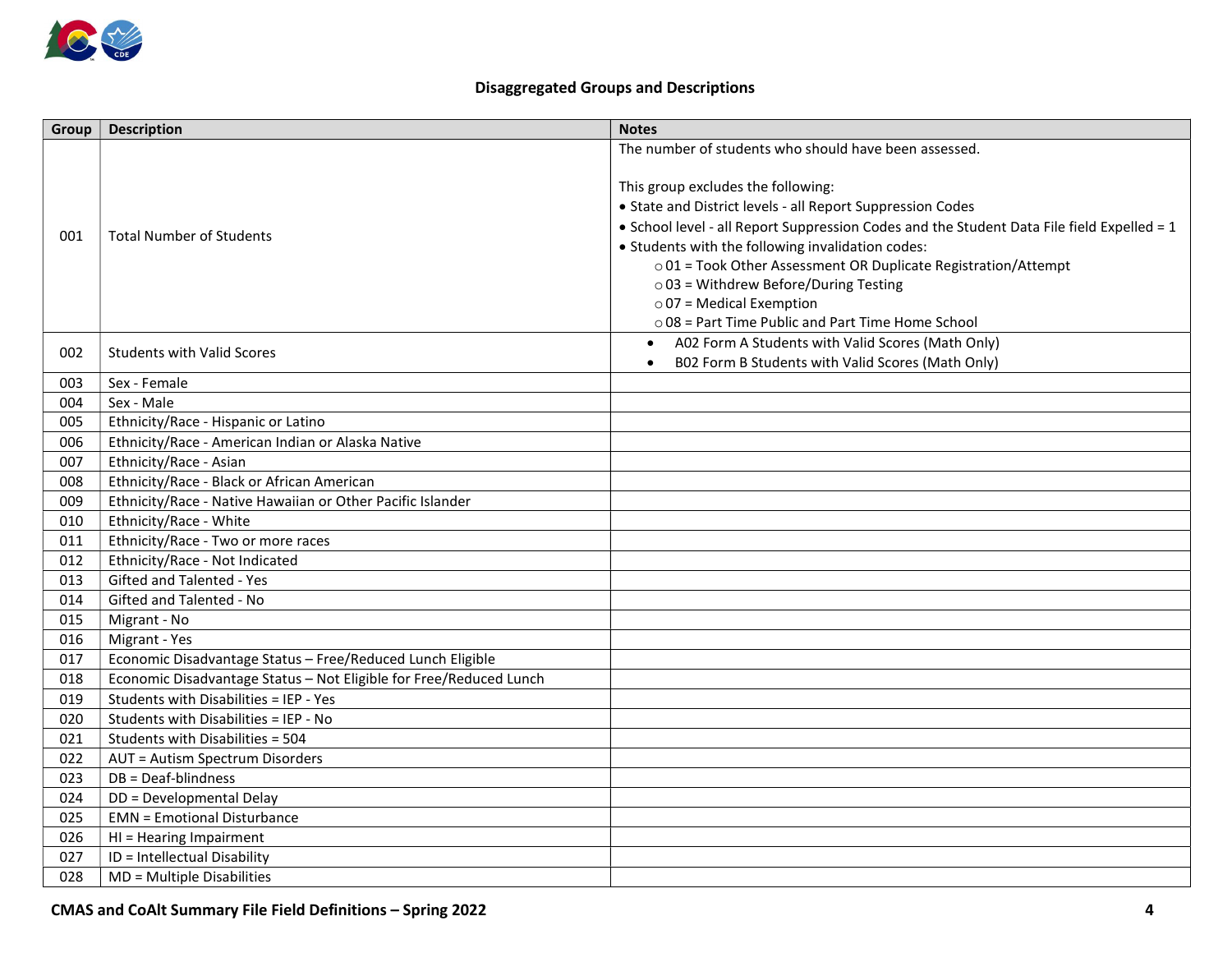

| Group | <b>Description</b>                             | <b>Notes</b>                   |
|-------|------------------------------------------------|--------------------------------|
| 029   | OI = Orthopedic Impairment                     |                                |
| 030   | OHI = Other Health Impairment                  |                                |
| 031   | SLD = Specific Learning Disability             |                                |
| 032   | SLI = Speech or Language Impairment            |                                |
| 033   | TBI = Traumatic Brain Injury                   |                                |
| 034   | VI = Visual Impairment                         |                                |
| 035   | Primary Disability Blank = None                |                                |
| 036   | Homeless - No                                  |                                |
| 037   | Homeless - Yes, and in Physical Custody        |                                |
| 038   | Homeless - Yes, and Not in Physical Custody    |                                |
| 039   | Language Background - English                  |                                |
| 040   | Language Background - Spanish                  |                                |
| 041   | Language Background - Other                    |                                |
| 042   | Language Background - Not Indicated            |                                |
| 043   | Language Proficiency - NEP                     |                                |
| 044   | Language Proficiency - LEP                     |                                |
| 045   | Language Proficiency - NEP and LEP             |                                |
| 046   | Language Proficiency - Not NEP or LEP          |                                |
| 047   | Language Proficiency - PHLOTE                  |                                |
| 048   | Language Proficiency - FELL                    |                                |
| 049   | Language Proficiency - FEP - Monitor Year 1    |                                |
| 050   | Language Proficiency - FEP - Monitor Year 2    |                                |
| 051   | Language Proficiency - FEP - Exited Year 1     |                                |
| 052   | Language Proficiency - FEP - Exited Year 2     |                                |
| 053   | Language Proficiency - English Background      |                                |
| 054   | Language Instruction Program - No              |                                |
| 055   | Language Instruction Program - ESL or ELD      |                                |
| 056   | Language Instruction Program - Dual Language   |                                |
| 057   | Language Instruction Program - Transitional    |                                |
| 058   | Language Instruction Program - Content Classes |                                |
| 059   | Language Instruction Program - Newcomer        |                                |
| 060   | Language Instruction Program - Other           |                                |
| 061   | Language Instruction Program - Parent Choice   |                                |
| 062   | Title I - No                                   |                                |
| 063   | Title I - Yes                                  |                                |
| 064   | Continuous in District - No                    |                                |
| 065   | Continuous in District - Yes                   |                                |
| 067   | Continuous in School - No                      |                                |
| 068   | Continuous in School - Yes                     |                                |
| 070   | <b>Color Contrast</b>                          | Science and Math/ELA/CSLA Only |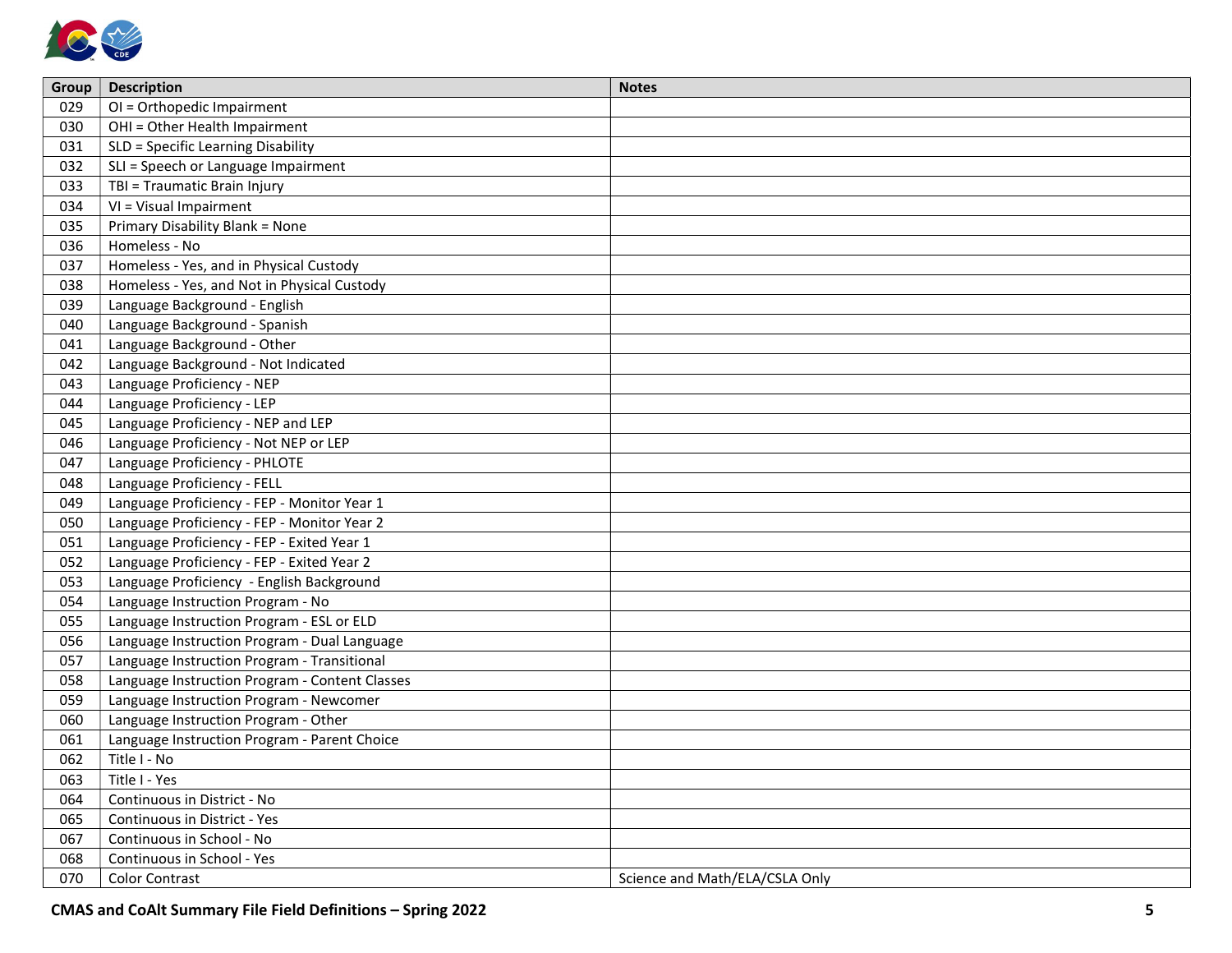

| Group | <b>Description</b>                                                        | <b>Notes</b>                   |
|-------|---------------------------------------------------------------------------|--------------------------------|
| 072   | Accommodations - Other                                                    | CoAlt Only                     |
| 074   | <b>Assistive Technology</b>                                               | CoAlt and Math/ELA/CSLA Only   |
| 075   | Auditory/Signed Presentation - Signer/Language Other than English/Spanish | Science and Math/ELA/CSLA Only |
| 076   | Auditory/Signed Presentation - Script                                     | Science and Math/ELA/CSLA Only |
| 077   | <b>Braille</b>                                                            |                                |
| 078   | <b>Calculation Device or Chart or Counters</b>                            | Math Only                      |
| 079   | Directions in Native Language - Spanish                                   | Science and Math/ELA/CSLA Only |
| 080   | Directions in Native Language - Translator                                | Science and Math/ELA/CSLA Only |
| 081   | <b>Extended Time - EL</b>                                                 | Science and Math/ELA/CSLA Only |
| 082   | Extended Time - IEP504                                                    | Science and Math/ELA/CSLA Only |
| 083   | <b>Extended Time - Both</b>                                               | Science and Math/ELA/CSLA Only |
| 084   | Eye Gaze                                                                  | CoAlt Only                     |
| 085   | Large Print                                                               | Science and Math/ELA/CSLA Only |
| 086   | Modified Picture Symbols                                                  | CoAlt Only                     |
| 087   | Non-English Response - Spanish Written                                    | Science and Math/ELA/CSLA Only |
| 088   | Non-English Response - Spanish Oral                                       | Science and Math/ELA/CSLA Only |
| 089   | Non-English Response - Language other than English/Spanish Written        | Science and Math/ELA/CSLA Only |
| 090   | Non-English Response - Language other than English/Spanish Oral           | Science and Math/ELA/CSLA Only |
| 091   | Objects                                                                   | CoAlt Only                     |
| 092   | <b>Response Accommodation - Technology</b>                                | Science and Math/ELA/CSLA Only |
| 093   | Response Accommodation - Scribe/Signer                                    | Science and Math/ELA/CSLA Only |
| 094   | Sign Language                                                             | CoAlt Only                     |
| 096   | Auditory Presentation - Text-To-Speech                                    | Science and Math/ELA/CSLA Only |
| 097   | Spanish                                                                   | Science and Math/ELA/CSLA Only |
| 098   | Translation into Native Language                                          | CoAlt Only                     |
| 099   | <b>Word Prediction</b>                                                    | Science and Math/ELA/CSLA Only |
| 100   | Word to Word Dictionary                                                   | Science and Math/ELA/CSLA Only |
| 101   | <b>Assistive Technology</b>                                               | CoAlt Only                     |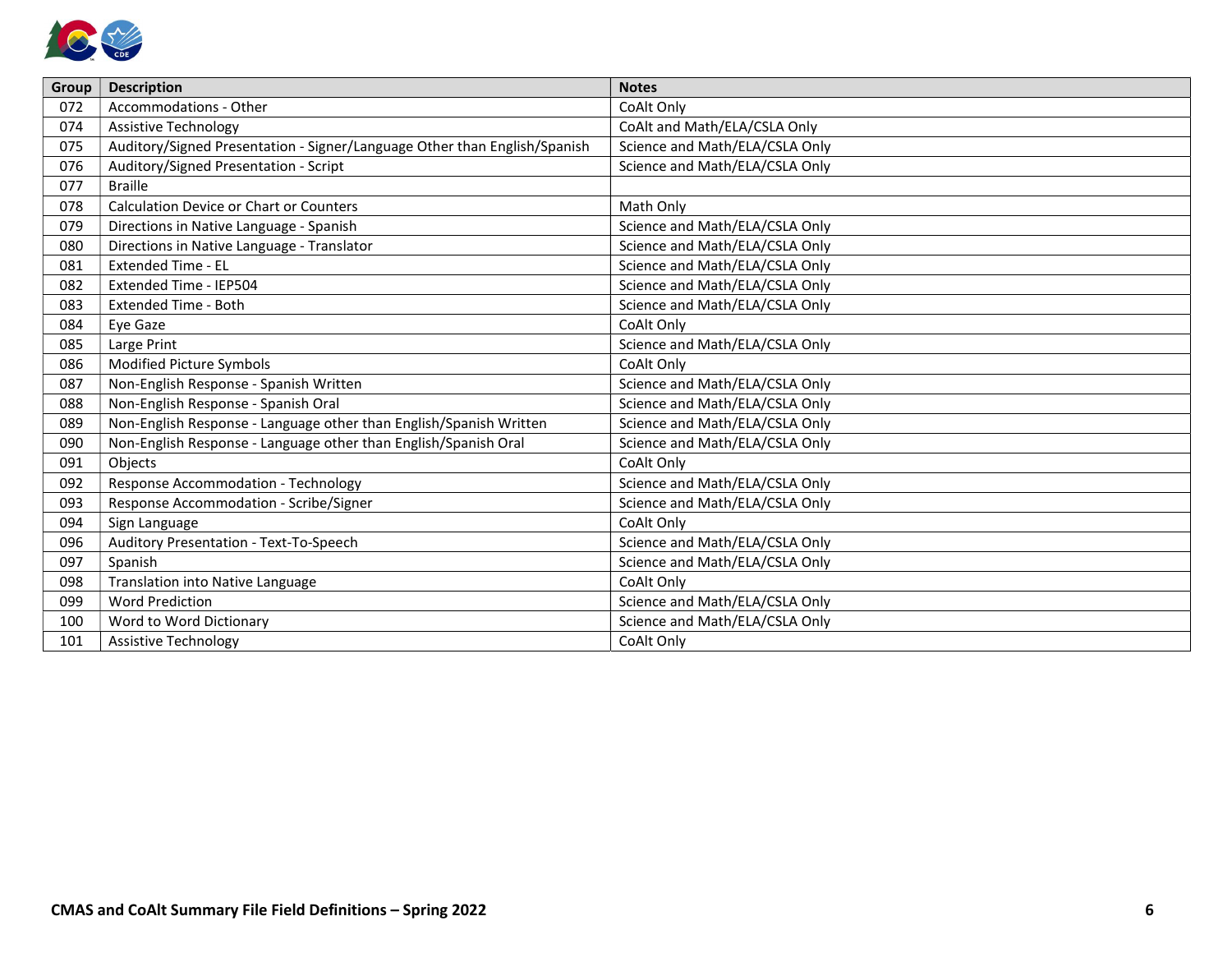

| Column<br>Letter | <b>Field Name</b>                | <b>Field</b><br>Length | <b>Valid Values</b>               | <b>Notes</b>                                                 |
|------------------|----------------------------------|------------------------|-----------------------------------|--------------------------------------------------------------|
| Α                | Level                            | 1                      | $ C =$ State                      |                                                              |
|                  |                                  |                        | $\mathsf{D}$ = District           |                                                              |
|                  |                                  |                        | $S =$ School                      |                                                              |
| B                | Group                            | 3                      | $ 0-9 $                           | View 'Disaggregated Groups and Descriptions' on pages 3-5 of |
|                  |                                  |                        | Blank                             | this document for valid values in the 'Group' column         |
| C                | <b>Group Name</b>                | 65                     | A-Z                               | View 'Disaggregated Groups and Descriptions' on pages 3-5 of |
|                  |                                  |                        | 10-9                              | this document for valid values in the 'Description' column   |
|                  |                                  |                        | Blank                             |                                                              |
| D                | Administration                   | 8                      | $\textsf{Cmas22} = \textsf{CMAS}$ |                                                              |
|                  |                                  |                        | Coalt22 = CoAlt                   |                                                              |
| Ε                | Responsible District/School Code | 8                      | $ 0-9 $                           | District: DDDD0000                                           |
|                  |                                  |                        |                                   | School: DDDDSSSS                                             |
| F                | Responsible District/School Name | 60                     | A-Z                               | District: District Name                                      |
|                  |                                  |                        | $ 0-9 $                           | School: School Name                                          |
| G                | Grade                            | $\overline{2}$         | 03                                | $HS = Grade 11$                                              |
|                  |                                  |                        | 04                                | AG = All grades (CMAS Math/ELA/CSLA only)                    |
|                  |                                  |                        | 05                                | 35 = Math and ELA grades 3 through 5                         |
|                  |                                  |                        | 06                                | 68 = Math and ELA grades 6 through 8                         |
|                  |                                  |                        | 07                                |                                                              |
|                  |                                  |                        | 08                                |                                                              |
|                  |                                  |                        | <b>HS</b>                         |                                                              |
|                  |                                  |                        | AG                                |                                                              |
|                  |                                  |                        | 35                                |                                                              |
|                  |                                  |                        | 68                                |                                                              |
|                  |                                  |                        | <b>Blank</b>                      |                                                              |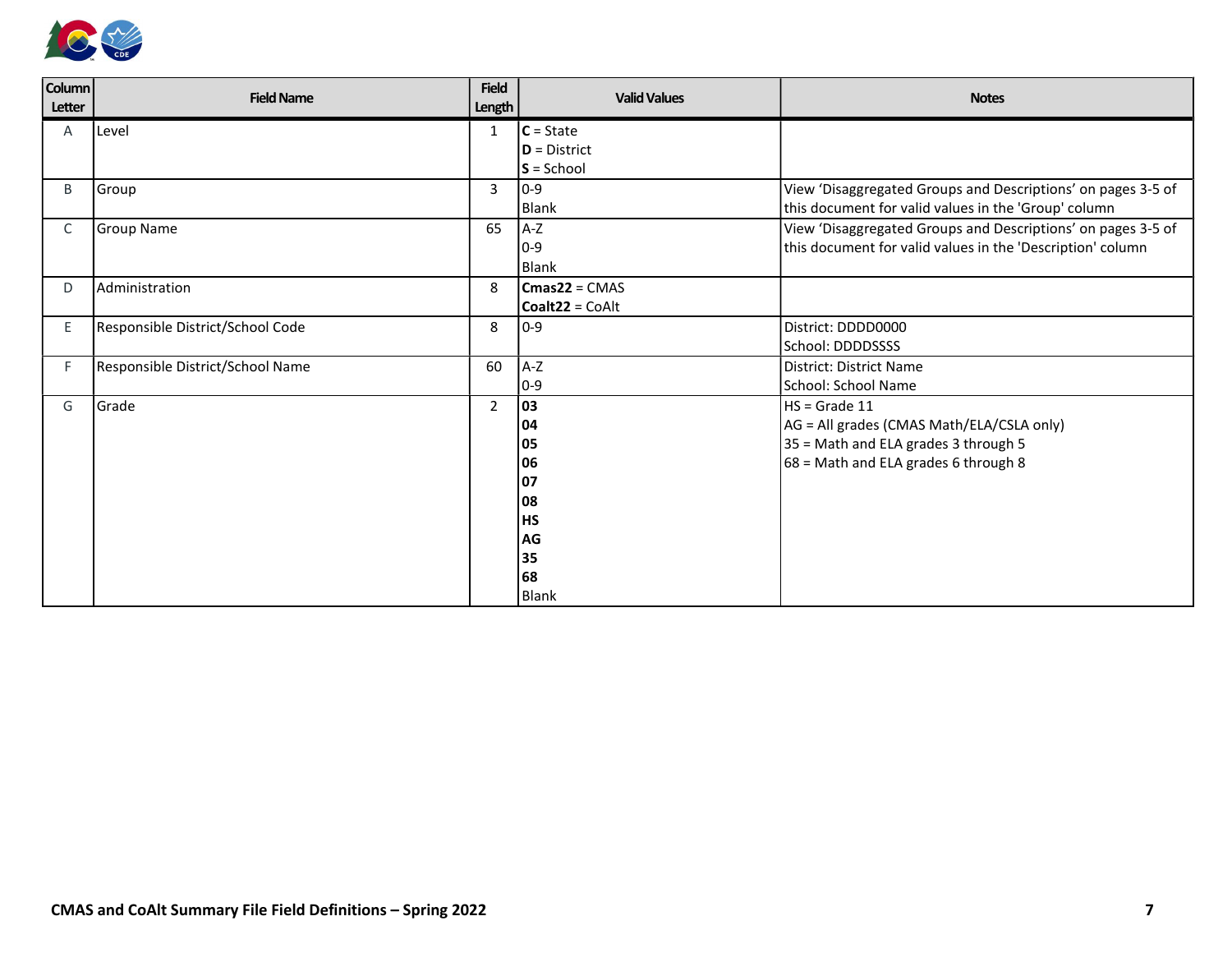

| <b>Column</b><br>Letter | <b>Field Name</b>                                        | <b>Field</b><br>Length | <b>Valid Values</b>                   | <b>Notes</b>                                                                                                                                                                                                                                                                                                                                                                                                                                                                                                                                                                                                                                                                                                                                                                              |
|-------------------------|----------------------------------------------------------|------------------------|---------------------------------------|-------------------------------------------------------------------------------------------------------------------------------------------------------------------------------------------------------------------------------------------------------------------------------------------------------------------------------------------------------------------------------------------------------------------------------------------------------------------------------------------------------------------------------------------------------------------------------------------------------------------------------------------------------------------------------------------------------------------------------------------------------------------------------------------|
| H                       | <b>Test Code</b>                                         | 5                      | Identifier assigned to the test name. | MAT03 = Grade 3 Math<br>MAT04 = Grade 4 Math<br>MAT05 = Grade 5 Math<br>MAT06 = Grade 6 Math<br>MAT07 = Grade 7 Math<br>MAT08 = Grade 8 Math<br>ELA03 = Grade 3 ELA/L<br>$\textsf{ELAO4} = \textsf{Grade} \cdot 4 \textsf{ELA/L}$<br>$\textsf{ELAO5} = \textsf{Grade}$ 5 ELA/L<br>ELA06 = Grade 6 ELA/L<br>$\textsf{ELAO7} = \textsf{Grade}$ 7 ELA/L<br>ELA08 = Grade 8 ELA/L<br>$SLAO3 = Grade 3 CSLA$<br>$SLAO4 = Grade 4 CSLA$<br>SCO8S = Grade 8 Science (CMAS)<br>SCO8A = Grade 8 Science (CoAlt)<br><b>SCHSA</b> = High School Science (CoAlt)<br><b>ELAAG</b> = All Grades ELA<br><b>SLAAG</b> = All Grades CSLA<br><b>MATAG</b> = All Grades Math<br>$\textsf{ELA35}$ = Grades 3-5 ELA<br>MAT35 = Grades 3-5 Math<br>$\textsf{ELA68}$ = Grades 6-8 ELA<br>MAT68 = Grades 6-8 Math |
|                         | Overall Mean Scale Score                                 | 3                      | $ 0-9 $<br>Blank                      |                                                                                                                                                                                                                                                                                                                                                                                                                                                                                                                                                                                                                                                                                                                                                                                           |
| J                       | <b>Total Number - Overall</b>                            | $\overline{7}$         | $ 0-9 $<br>Blank                      | <b>Total Number of Students</b>                                                                                                                                                                                                                                                                                                                                                                                                                                                                                                                                                                                                                                                                                                                                                           |
| K                       | Total Number - Did not Meet or Partially Met or Emerging | $\overline{7}$         | $0-9$<br><b>Blank</b>                 | Not valid for group 001<br>Math/ELA - Did Not Meet<br>SCI - Partially Met<br>Science: Blank for 2022                                                                                                                                                                                                                                                                                                                                                                                                                                                                                                                                                                                                                                                                                      |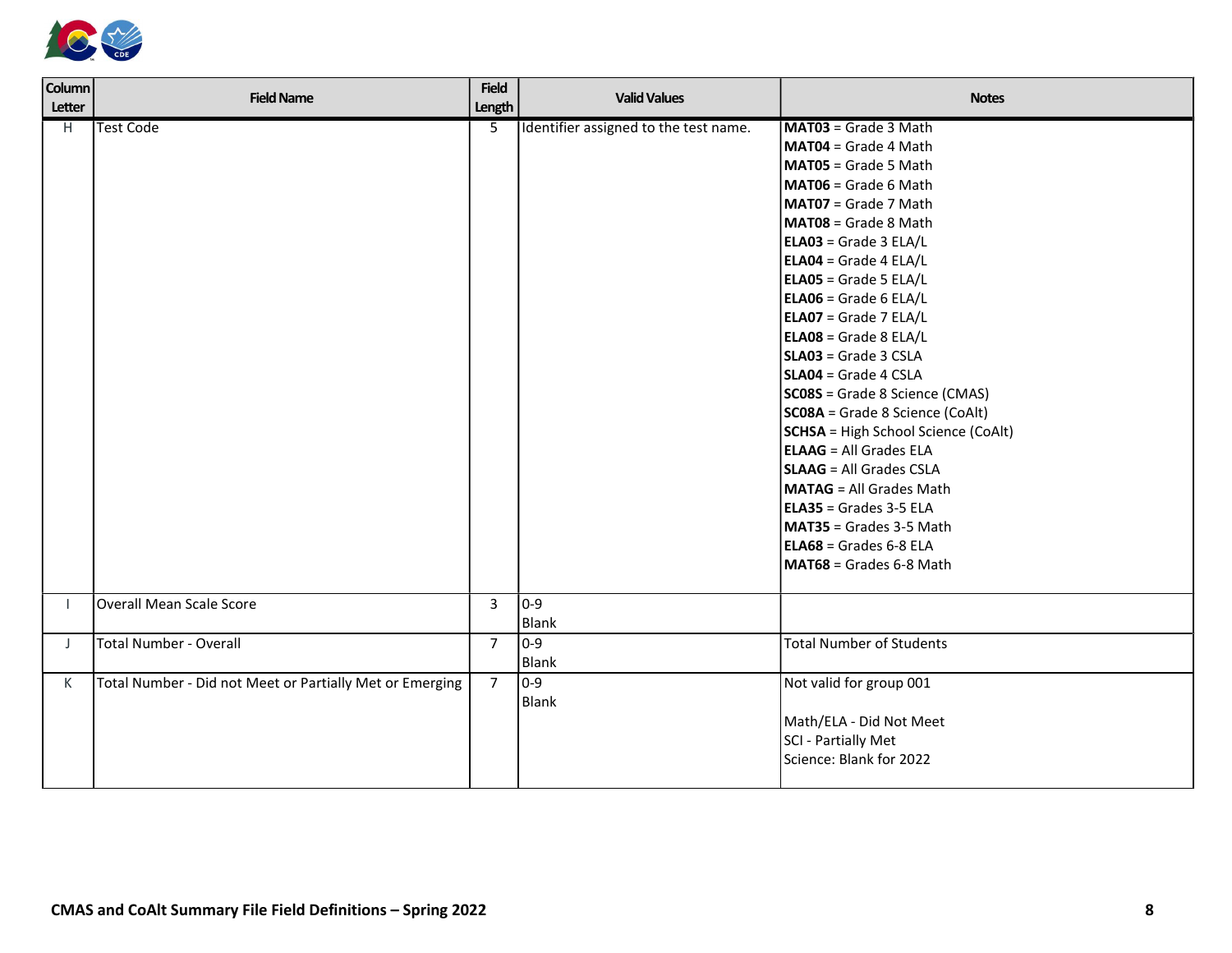

| Column<br>Letter | <b>Field Name</b>                                   | <b>Field</b><br>Length | <b>Valid Values</b>      | <b>Notes</b>                                                                                         |
|------------------|-----------------------------------------------------|------------------------|--------------------------|------------------------------------------------------------------------------------------------------|
| L.               | Percent - Did Not Meet or Partially Met or Emerging | 6                      | $0.0 - 100.0$<br>Blank   | Not valid for group 001<br>Math/ELA - Did Not Meet<br>SCI - Partially Met<br>Science: Blank for 2022 |
| M                | Total Number - Partially Met or Approaching         | $\overline{7}$         | $ 0-9 $<br>Blank         | Not valid for group 001<br>Math/ELA - Partially Met<br>SCI-Approaching<br>Science: Blank for 2022    |
| N.               | Percent - Partially Met or Approaching              | 6                      | $0.0 - 100.0$<br>Blank   | Not valid for group 001<br>Math/ELA - Partially Met<br>SCI-Approaching<br>Science: Blank for 2022    |
| $\circ$          | Total Number - Approaching or Met or At Target      | $\overline{7}$         | $ 0-9 $<br>Blank         | Not valid for group 001<br>Math/ELA - Approaching<br>$SCI - Met$<br>Science: Blank for 2022          |
| P                | Percent - Approaching or Met or At Target           | 6                      | $ 0.0 - 100.0 $<br>Blank | Not valid for group 001<br>Math/ELA - Approaching<br>SCI-Met<br>Science: Blank for 2022              |
| Q                | Total Number - Met or Exceeded or Advanced          | $\overline{7}$         | $0-9$<br>Blank           | Not valid for group 001<br>Math/ELA - Met<br>SCI-Exceeded<br>Science: Blank for 2022                 |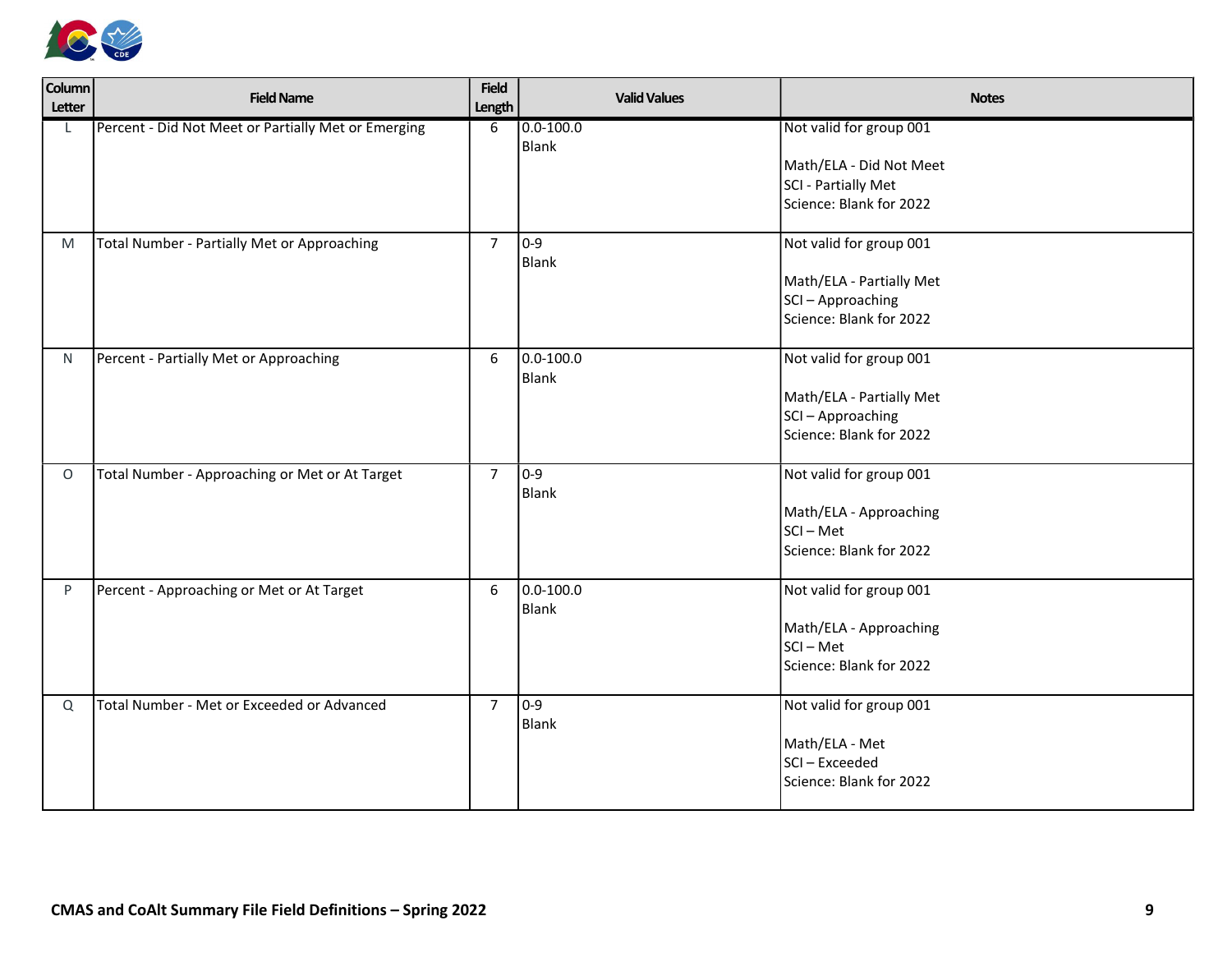

| Column<br><b>Letter</b> | <b>Field Name</b>                               | <b>Field</b><br>Length | <b>Valid Values</b>   | <b>Notes</b>                                         |
|-------------------------|-------------------------------------------------|------------------------|-----------------------|------------------------------------------------------|
| R.                      | Percent - Met or Exceeded or Advanced           | 6                      | $ 0.0 - 100.0 $       | Not valid for group 001                              |
|                         |                                                 |                        | <b>Blank</b>          |                                                      |
|                         |                                                 |                        |                       | Math/ELA - Met<br>SCI-Exceeded                       |
|                         |                                                 |                        |                       | Science: Blank for 2022                              |
|                         |                                                 |                        |                       |                                                      |
| S                       | <b>Total Number - Exceeded</b>                  | $\overline{7}$         | 0-9                   | Not valid for group 001                              |
|                         |                                                 |                        | <b>Blank</b>          |                                                      |
|                         |                                                 |                        |                       | Math/ELA - Exceeded                                  |
|                         |                                                 |                        |                       | SCI - N/A                                            |
|                         |                                                 |                        |                       | CoAlt - N/A                                          |
| T.                      | Percent - Exceeded                              | 6                      | $0.0 - 100.0$         | Not valid for group 001                              |
|                         |                                                 |                        | <b>Blank</b>          |                                                      |
|                         |                                                 |                        |                       | Math/ELA - Exceeded<br>SCI - N/A                     |
|                         |                                                 |                        |                       | CoAlt - N/A                                          |
| U                       | Total Number - No Scores Reported               | $\overline{7}$         | 0-9                   | Not valid for group 002                              |
|                         |                                                 |                        | <b>Blank</b>          |                                                      |
| $\vee$                  | Percent - No Scores                             | 3                      | $ 0 - 100$            | $0 = For group 002$                                  |
|                         |                                                 |                        | <b>Blank</b>          |                                                      |
| W                       | Filler Field                                    | $\overline{3}$         | N/A                   |                                                      |
| X                       | Overall Number Met and Exceed or At Target and  | 6                      | $0 - 9$               | Not valid for group 001                              |
|                         | Advanced                                        |                        | <b>Blank</b>          | Blank for Science in 2022                            |
|                         |                                                 |                        |                       |                                                      |
| Y                       | Overall Percent Met and Exceed or At Target and | 6                      | $0.0 - 100.0$         | Not valid for group 001                              |
|                         | Advanced                                        |                        | <b>Blank</b>          | Blank for Science in 2022                            |
|                         |                                                 |                        |                       |                                                      |
| Ζ                       | Total Number Student Record to be Scored        | 6                      | $0-9$                 | Number of Valid Scores                               |
|                         | Other Assessment OR Duplicate                   | 6                      | <b>Blank</b><br>$0-9$ | Valid for group 001 only, blank for all other groups |
| AA                      |                                                 |                        | <b>Blank</b>          |                                                      |
| AB                      | Total Number Interrupted and Not Completed      | $6\,$                  | $0 - 9$               | Valid for group 001 only, blank for all other groups |
|                         |                                                 |                        | <b>Blank</b>          |                                                      |
| AC                      | Total Number Withdrew Before/During Testing     | 6                      | $0 - 9$               | Valid for group 001 only, blank for all other groups |
|                         |                                                 |                        | <b>Blank</b>          |                                                      |
| <b>AD</b>               | Total Number Student Test Refusal               | 6                      | 0-9                   | Valid for group 001 only, blank for all other groups |
|                         |                                                 |                        | <b>Blank</b>          |                                                      |
| AE                      | Total Number State Use Only 05                  | 6                      | $0 - 9$               | Valid for group 001 only, blank for all other groups |
|                         |                                                 |                        | <b>Blank</b>          |                                                      |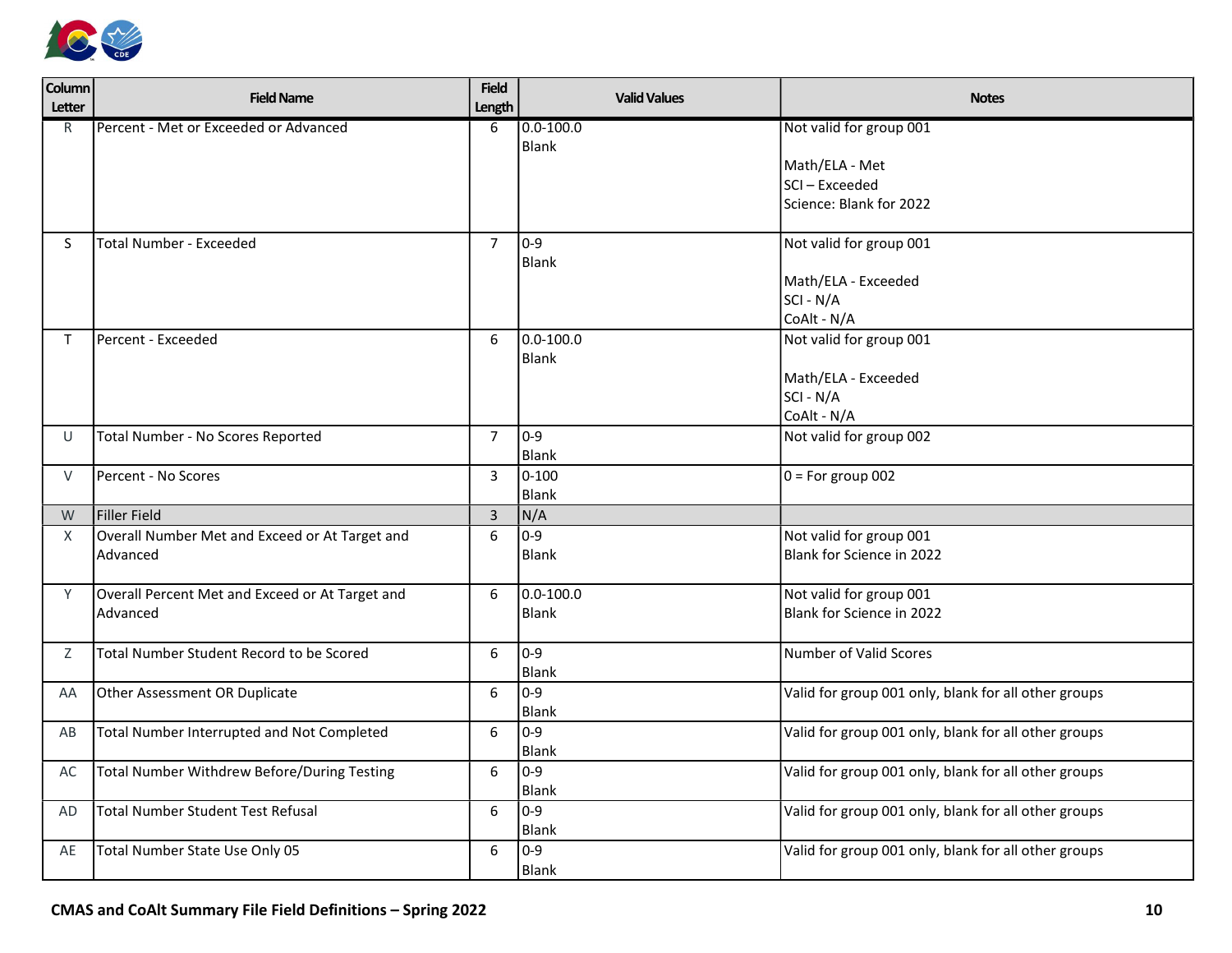

| Column<br><b>Letter</b> | <b>Field Name</b>                              | <b>Field</b> | <b>Valid Values</b>     | <b>Notes</b>                                                      |
|-------------------------|------------------------------------------------|--------------|-------------------------|-------------------------------------------------------------------|
|                         |                                                | Length       |                         |                                                                   |
| AF                      | <b>Total Number Non-approved Accommodation</b> | 6            | $ 0-9 $<br><b>Blank</b> | Valid for group 001 only, blank for all other groups              |
| AG                      | <b>Total Number Misadministration</b>          | 6            | 0-9                     | Valid for group 001 only, blank for all other groups              |
|                         |                                                |              | <b>Blank</b>            |                                                                   |
| AH                      | <b>Total Number Medical Exemption</b>          | 6            | 0-9                     | Valid for group 001 only, blank for all other groups              |
|                         |                                                |              | <b>Blank</b>            |                                                                   |
| AI                      | Total Number Part Time Public/Home School      | 6            | $0 - 9$                 | Valid for group 001 only, blank for all other groups              |
|                         |                                                |              | <b>Blank</b>            |                                                                   |
| AJ                      | <b>Total Number Parent Excuse</b>              | 6            | $ 0-9 $                 | Valid for group 001 only, blank for all other groups              |
|                         |                                                |              | <b>Blank</b>            |                                                                   |
| AK                      | Not Attempted                                  | 6            | $ 0-9 $                 | Valid for group 001 only, blank for all other groups              |
|                         |                                                |              | <b>Blank</b>            |                                                                   |
| AL                      | <b>Total Number Absent</b>                     | 6            | 10-9                    | Valid for group 001 only, blank for all other groups              |
|                         |                                                |              | <b>Blank</b>            |                                                                   |
| <b>AM</b>               | Total Number 1st Year in US English Learner    | 6            | $0-9$                   | Blank for Math, SCI, and CoAlt                                    |
|                         |                                                |              | <b>Blank</b>            | Valid for group 001 only, blank for all other groups              |
| AN                      | Total Number State Use Only 10                 | 6            | $0-9$                   | Valid for group 001 only, blank for all other groups              |
|                         |                                                |              | <b>Blank</b>            |                                                                   |
| A <sub>O</sub>          | Total Number State Use Only 11                 | 6            | 10-9                    | Used to indicate a student did not start or complete a test for a |
|                         |                                                |              | <b>Blank</b>            | COVID-related reason.                                             |
|                         |                                                |              |                         |                                                                   |
|                         |                                                |              |                         | Valid for group 001 only, blank for all other groups              |
| AP                      | <b>Overall Standard Deviation</b>              | 3            | $0-9$                   | <b>Blank for CoAlt</b>                                            |
|                         |                                                |              | <b>Blank</b>            | Valid for group 002 only, blank for all other groups              |
| AQ                      | Filler Field                                   | 3            | N/A                     |                                                                   |
| AR                      | Percent Students without Scores With Decimal   | 6            | $0-9$                   | Percent Students without Scores                                   |
| AS                      | Percent Students with Scores With Decimal      | 6            | $0 - 9$                 | <b>Percent Students with Scores</b>                               |
| AT                      | Percent Total Enrolled Students With Decimal   | 6            | 10-9                    | <b>Percent Total Enrolled Students</b>                            |
| AU                      | Percent Number Scores Decimal                  | 6            | $0-9$                   | <b>Percent Number Scores Decimal</b>                              |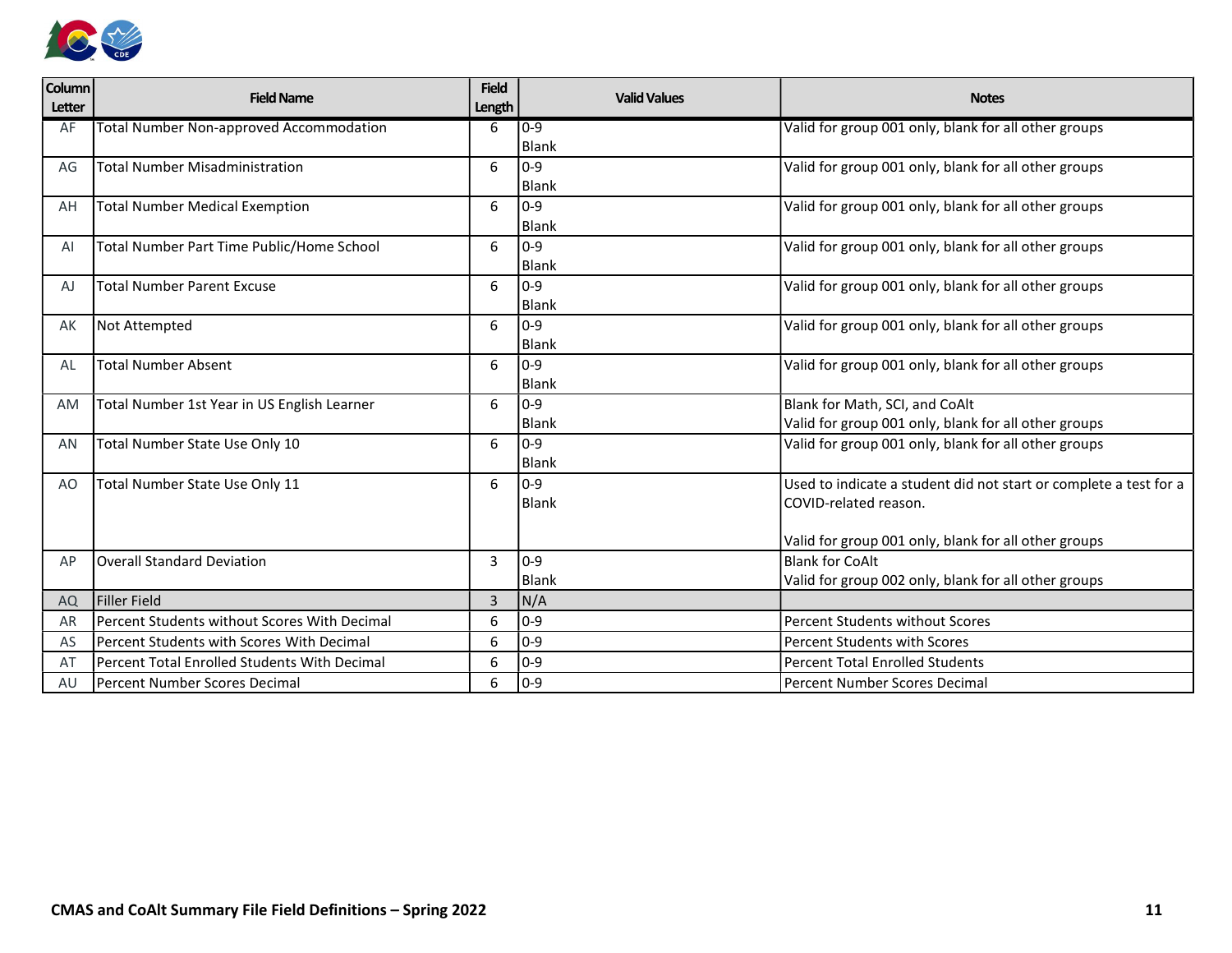

|               | <b>CMAS and CoAlt Science Fields</b>                 |                |                          |                                                      |
|---------------|------------------------------------------------------|----------------|--------------------------|------------------------------------------------------|
| <b>Column</b> | <b>Field Name</b>                                    | <b>Field</b>   | <b>Valid Values</b>      | <b>Notes</b>                                         |
| Letter        |                                                      | Length         |                          |                                                      |
| AV            | Overall Median Percentile                            | 3              | $ 0 - 100$               | Valid for group 002 only, blank for all other groups |
|               |                                                      |                | <b>Blank</b>             |                                                      |
|               |                                                      |                |                          |                                                      |
| AW            | Standard 1 Median Percentile                         | $\overline{3}$ | $ 0 - 100$               | Valid for group 002 only, blank for all other groups |
|               |                                                      |                | <b>Blank</b>             | SCI standard is Physical                             |
| AX            | Standard 2 Median Percentile                         | $\overline{3}$ | $ 0 - 100$               | Valid for group 002 only, blank for all other groups |
|               |                                                      |                | Blank                    |                                                      |
|               |                                                      |                |                          | SCI standard is Life                                 |
| AY            | Standard 3 Median Percentile                         | 3              | $ 0 - 100$               | Valid for group 002 only, blank for all other groups |
|               |                                                      |                | Blank                    |                                                      |
|               |                                                      |                |                          | SCI standard is Earth Systems                        |
| AZ            | Overall Percent Students 1st Quartile                | 3              | $ 0 - 100$               | Valid for group 002 only, blank for all other groups |
|               |                                                      |                | <b>Blank</b>             |                                                      |
|               |                                                      |                |                          |                                                      |
| <b>BA</b>     | Overall Percent Students 2 <sup>nd</sup> Quartile    | 3              | $ 0 - 100$               | Valid for group 002 only, blank for all other groups |
|               |                                                      |                | <b>Blank</b>             |                                                      |
|               |                                                      |                |                          | SCI standard is Life                                 |
| <b>BB</b>     | Overall Percent Students 3rd Quartile                | 3              | $ 0-100$<br><b>Blank</b> | Valid for group 002 only, blank for all other groups |
|               |                                                      |                |                          |                                                      |
| <b>BC</b>     | Overall Percent Students 4 <sup>th</sup> Quartile    | 3              | $ 0 - 100$               |                                                      |
|               |                                                      |                | <b>Blank</b>             | Valid for group 002 only, blank for all other groups |
| <b>BD</b>     | Standard 1 Percent Students 1 <sup>st</sup> Quartile | 3              | $ 0 - 100$               | Valid for group 002 only, blank for all other groups |
|               |                                                      |                | <b>Blank</b>             | SCI standard is Physical                             |
| <b>BE</b>     | Standard 1 Percent Students 2 <sup>nd</sup> Quartile | $\mathbf{3}$   | $ 0 - 100$               | Valid for group 002 only, blank for all other groups |
|               |                                                      |                | Blank                    | SCI standard is Physical                             |
| <b>BF</b>     | Standard 1 Percent Students 3rd Quartile             | $\overline{3}$ | $ 0 - 100$               | Valid for group 002 only, blank for all other groups |
|               |                                                      |                | <b>Blank</b>             | SCI standard is Physical                             |
| <b>BG</b>     | Standard 1 Percent Students 4 <sup>th</sup> Quartile | $\overline{3}$ | $ 0 - 100$               | Valid for group 002 only, blank for all other groups |
|               |                                                      |                | <b>Blank</b>             | SCI standard is Physical                             |
| <b>BH</b>     | Standard 2 Percent Students 1 <sup>st</sup> Quartile | $\overline{3}$ | $ 0 - 100$               | Valid for group 002 only, blank for all other groups |
|               |                                                      |                | Blank                    | SCI standard is Life                                 |
| BI            | Standard 2 Percent Students 2 <sup>nd</sup> Quartile | $\overline{3}$ | $0 - 100$                | Valid for group 002 only, blank for all other groups |
|               |                                                      |                | <b>Blank</b>             | SCI standard is Life                                 |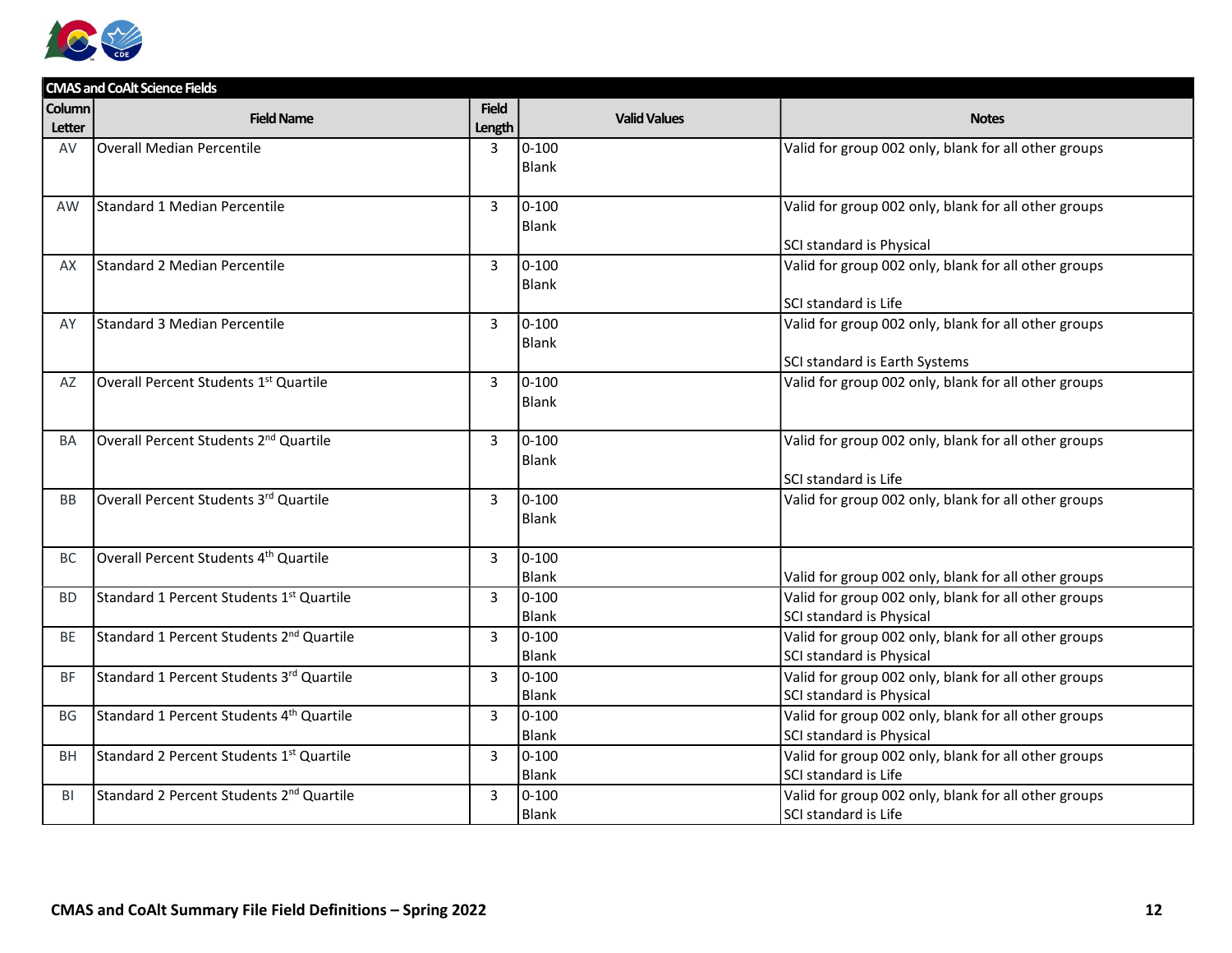

|           | <b>CMAS and CoAlt Science Fields</b>                 |              |                     |                                                      |  |  |
|-----------|------------------------------------------------------|--------------|---------------------|------------------------------------------------------|--|--|
| Column    | <b>Field Name</b>                                    | <b>Field</b> | <b>Valid Values</b> | <b>Notes</b>                                         |  |  |
| Letter    |                                                      | Length       |                     |                                                      |  |  |
| BJ        | Standard 2 Percent Students 3rd Quartile             | 3            | $ 0 - 100 $         | Valid for group 002 only, blank for all other groups |  |  |
|           |                                                      |              | <b>Blank</b>        | l Sci Standard is Life                               |  |  |
|           |                                                      |              |                     |                                                      |  |  |
|           |                                                      |              |                     |                                                      |  |  |
| <b>BK</b> | Standard 2 Percent Students 4 <sup>th</sup> Quartile | 3            | $10 - 100$          | Valid for group 002 only, blank for all other groups |  |  |
|           |                                                      |              | <b>Blank</b>        | l SCI Standard is Life                               |  |  |
| <b>BL</b> | Standard 3 Percent Students 1st Quartile             | 3            | $10-100$            | Valid for group 002 only, blank for all other groups |  |  |
|           |                                                      |              | <b>Blank</b>        | SCI Standard is Earth Systems                        |  |  |
|           |                                                      |              |                     |                                                      |  |  |
|           |                                                      |              |                     |                                                      |  |  |
| <b>BM</b> | Standard 3 Percent Students 2 <sup>nd</sup> Quartile | 3            | $ 0-100$            | Valid for group 002 only, blank for all other groups |  |  |
|           |                                                      |              | <b>Blank</b>        | SCI Standard is Earth Systems                        |  |  |
| <b>BN</b> | Standard 3 Percent Students 3rd Quartile             | 3            | $10-100$            | Valid for group 002 only, blank for all other groups |  |  |
|           |                                                      |              | <b>Blank</b>        | SCI Standard is Earth Systems                        |  |  |
|           |                                                      |              |                     |                                                      |  |  |
|           |                                                      |              |                     |                                                      |  |  |
| <b>BO</b> | Standard 3 Percent Students 4th Quartile             | 3            | $0 - 100$           | Valid for group 002 only, blank for all other groups |  |  |
|           |                                                      |              | <b>Blank</b>        | SCI Standard is Earth Systems                        |  |  |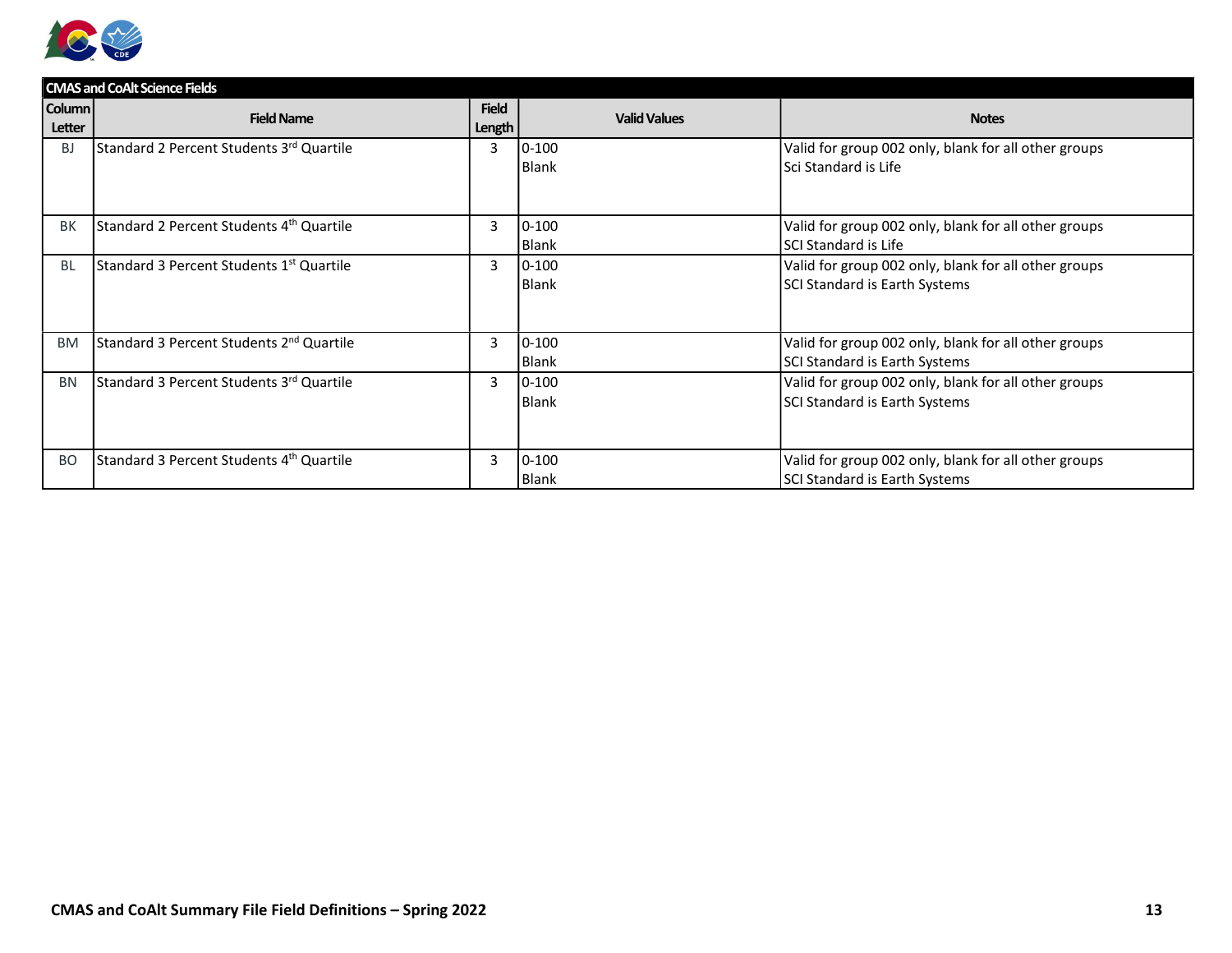

|                                | CMAS Math, ELA, and CSLA Fields              |                        |                     |                                                                  |
|--------------------------------|----------------------------------------------|------------------------|---------------------|------------------------------------------------------------------|
| <b>Column</b><br><b>Letter</b> | <b>Field Name</b>                            | <b>Field</b><br>Length | <b>Valid Values</b> | <b>Notes</b>                                                     |
| AV                             | Reading Mean Scale Score                     | 3                      | $ 0-9 $             | <b>Blank for Math</b>                                            |
|                                |                                              |                        | Blank               | ELA/CSLA: Valid for group 002, blank for all other groups        |
| AW                             | <b>Writing Percent Earned</b>                | 3                      | $0-9$               | <b>Blank for Math</b>                                            |
|                                |                                              |                        | <b>Blank</b>        | ELA/CSLA: Valid for group 002, blank for all other groups        |
|                                |                                              |                        |                     |                                                                  |
| AX                             | Subclaim 1 Percent Earned                    | $\overline{3}$         | $ 0-9 $             | Valid for group 002 only, blank for all other groups             |
|                                |                                              |                        | Blank               |                                                                  |
|                                |                                              |                        |                     | ELA or CSLA standard is Reading-RL                               |
|                                |                                              |                        |                     | Math standard is Major Content                                   |
| AY                             | Subclaim 2 Percent Earned                    | 3                      | 0-9<br><b>Blank</b> | Valid for group 002 only, blank for all other groups             |
|                                |                                              |                        |                     | ELA or CSLA standard is Reading-RI                               |
|                                |                                              |                        |                     | Math standard is Supporting Content                              |
| AZ                             | Subclaim 3 Percent Earned                    | 3                      | $ 0-9 $             | Valid for group 002 only, blank for all other groups             |
|                                |                                              |                        | <b>Blank</b>        |                                                                  |
|                                |                                              |                        |                     | ELA or CSLA standard is Reading-RV                               |
|                                |                                              |                        |                     | Math standard is Reasoning                                       |
| <b>BA</b>                      | Subclaim 4 Percent Earned                    | 3                      | $ 0-9 $             | Valid for group 002 only, blank for all other groups             |
|                                |                                              |                        | <b>Blank</b>        |                                                                  |
|                                |                                              |                        |                     | ELA or CSLA standard is Writing-WE                               |
|                                |                                              |                        |                     | Math standard is Modeling                                        |
| <b>BB</b>                      | Subclaim 5 Percent Earned                    | 3                      | $ 0-9 $             | Valid for group 002 only, blank for all other groups             |
|                                |                                              |                        | <b>Blank</b>        | ELA or CSLA standard is Writing-WKL                              |
| <b>BC</b>                      | PCR 1 and 2 Points 0-5+ String               | 36                     | 0-9                 | <b>Blank for Math</b>                                            |
|                                |                                              |                        | <b>Blank</b>        | Valid for group 002 only, blank for all other groups             |
|                                |                                              |                        |                     |                                                                  |
|                                |                                              |                        |                     | Distribution of earned PCR points (0, 1, 2, 3, 4, 5+). This is   |
|                                |                                              |                        |                     | displayed on the Evidence Statement Analysis.                    |
| <b>BD</b>                      | Writing Subset Aggregation Percent Earned    | 3                      | 0-9                 | Valid for group 002 only, blank for all other groups             |
|                                |                                              |                        | <b>Blank</b>        |                                                                  |
| BE                             | Subclaim 1 Subset Aggregation Percent Earned | 3                      | $0 - 9$             | Valid for group 002 only, blank for all other groups             |
|                                |                                              |                        | <b>Blank</b>        |                                                                  |
|                                |                                              |                        |                     | This is the vertical line on the Student Performance Report that |
|                                |                                              |                        |                     | represents the average of students who just crossed into the     |
|                                |                                              |                        |                     | Met Expectations performance level.                              |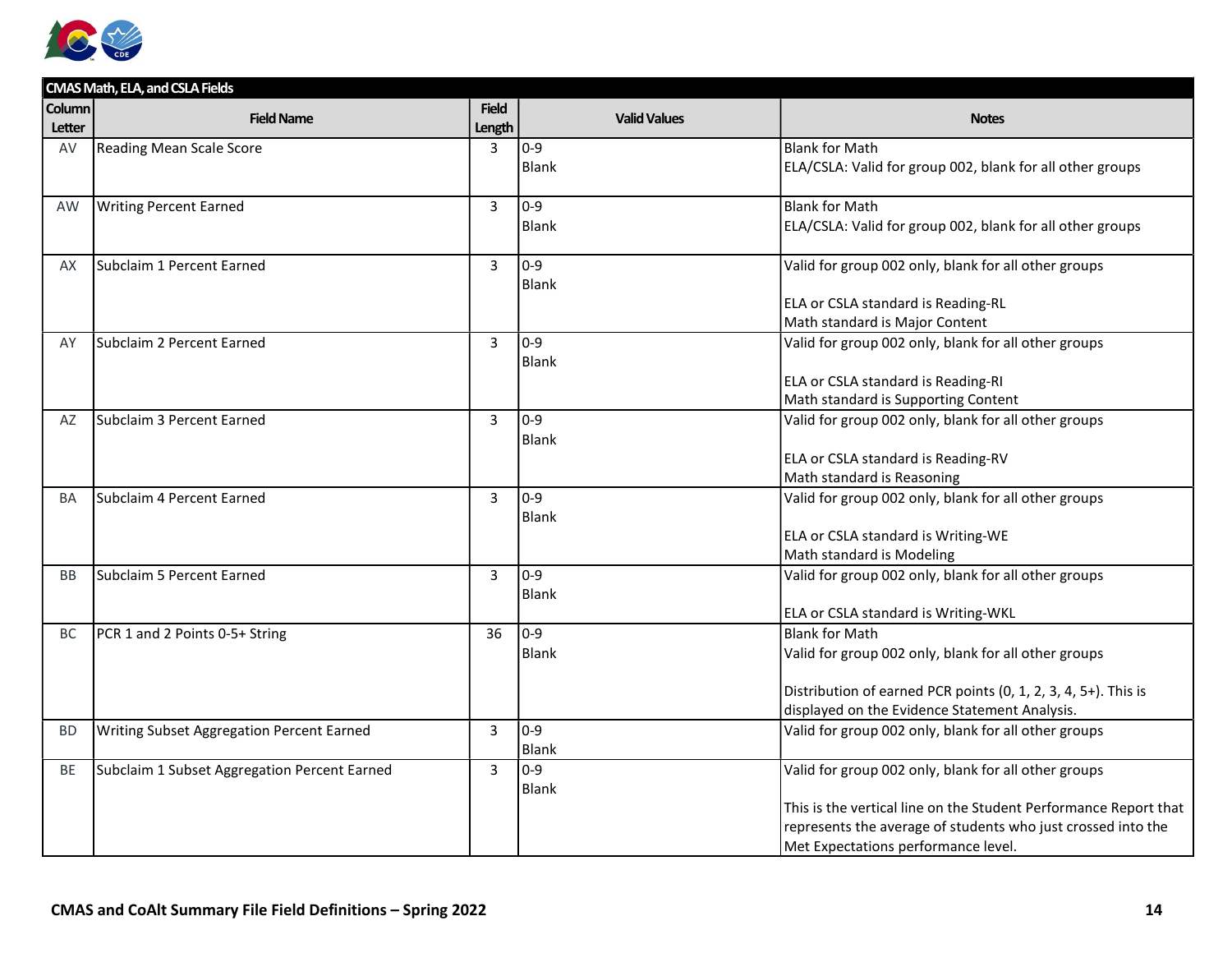

|               | <b>CMAS Math, ELA, and CSLA Fields</b>       |                |                     |                                                                  |  |  |
|---------------|----------------------------------------------|----------------|---------------------|------------------------------------------------------------------|--|--|
| <b>Column</b> | <b>Field Name</b>                            | <b>Field</b>   | <b>Valid Values</b> | <b>Notes</b>                                                     |  |  |
| <b>Letter</b> |                                              | Length         |                     |                                                                  |  |  |
| <b>BF</b>     | Subclaim 2 Subset Aggregation Percent Earned | 3              | 0-9                 | Valid for group 002 only, blank for all other groups             |  |  |
|               |                                              |                | <b>Blank</b>        |                                                                  |  |  |
|               |                                              |                |                     | This is the vertical line on the Student Performance Report that |  |  |
|               |                                              |                |                     | represents the average of students who just crossed into the     |  |  |
|               |                                              |                |                     | Met Expectations performance level.                              |  |  |
| BG            | Subclaim 3 Subset Aggregation Percent Earned | 3              | 0-9                 | Valid for groups 002 only, blank for all other groups            |  |  |
|               |                                              |                | <b>Blank</b>        |                                                                  |  |  |
|               |                                              |                |                     | This is the vertical line on the Student Performance Report that |  |  |
|               |                                              |                |                     | represents the average of students who just crossed into the     |  |  |
|               |                                              |                |                     | Met Expectations performance level.                              |  |  |
| <b>BH</b>     | Subclaim 4 Subset Aggregation Percent Earned | $\overline{3}$ | $ 0-9 $             | Valid for groups 002 only, blank for all other groups            |  |  |
|               |                                              |                | Blank               |                                                                  |  |  |
|               |                                              |                |                     | This is the vertical line on the Student Performance Report that |  |  |
|               |                                              |                |                     | represents the average of students who just crossed into the     |  |  |
|               |                                              |                |                     | Met Expectations performance level.                              |  |  |
| BI            | Subclaim 5 Subset Aggregation Percent Earned | 3              | 0-9                 | Valid for groups 002 only, blank for all other groups            |  |  |
|               |                                              |                | <b>Blank</b>        |                                                                  |  |  |
|               |                                              |                |                     | This is the vertical line on the Student Performance Report that |  |  |
|               |                                              |                |                     | represents the average of students who just crossed into the     |  |  |
|               |                                              |                |                     | Met Expectations performance level.                              |  |  |
| <b>BJ</b>     | Domain 1 Descriptor 1 Percent Earned         | 3              | $0 - 9$             | Valid for group 002 only, blank for all other groups             |  |  |
|               |                                              |                | <b>Blank</b>        |                                                                  |  |  |
|               |                                              |                |                     | ELA 03-08: READING: Key Ideas: Literary Text                     |  |  |
|               |                                              |                |                     |                                                                  |  |  |
|               |                                              |                |                     | Math 03: Operations & Algebraic Thinking                         |  |  |
|               |                                              |                |                     | Math 04: Operations & Algebraic Thinking                         |  |  |
|               |                                              |                |                     | Math 05: Number & Operations in Base Ten                         |  |  |
|               |                                              |                |                     | Math 06: Ratios & Proportional Relationships                     |  |  |
|               |                                              |                |                     | Math 07: Ratios & Proportional Relationships                     |  |  |
|               |                                              |                |                     | Math 08: Geometry                                                |  |  |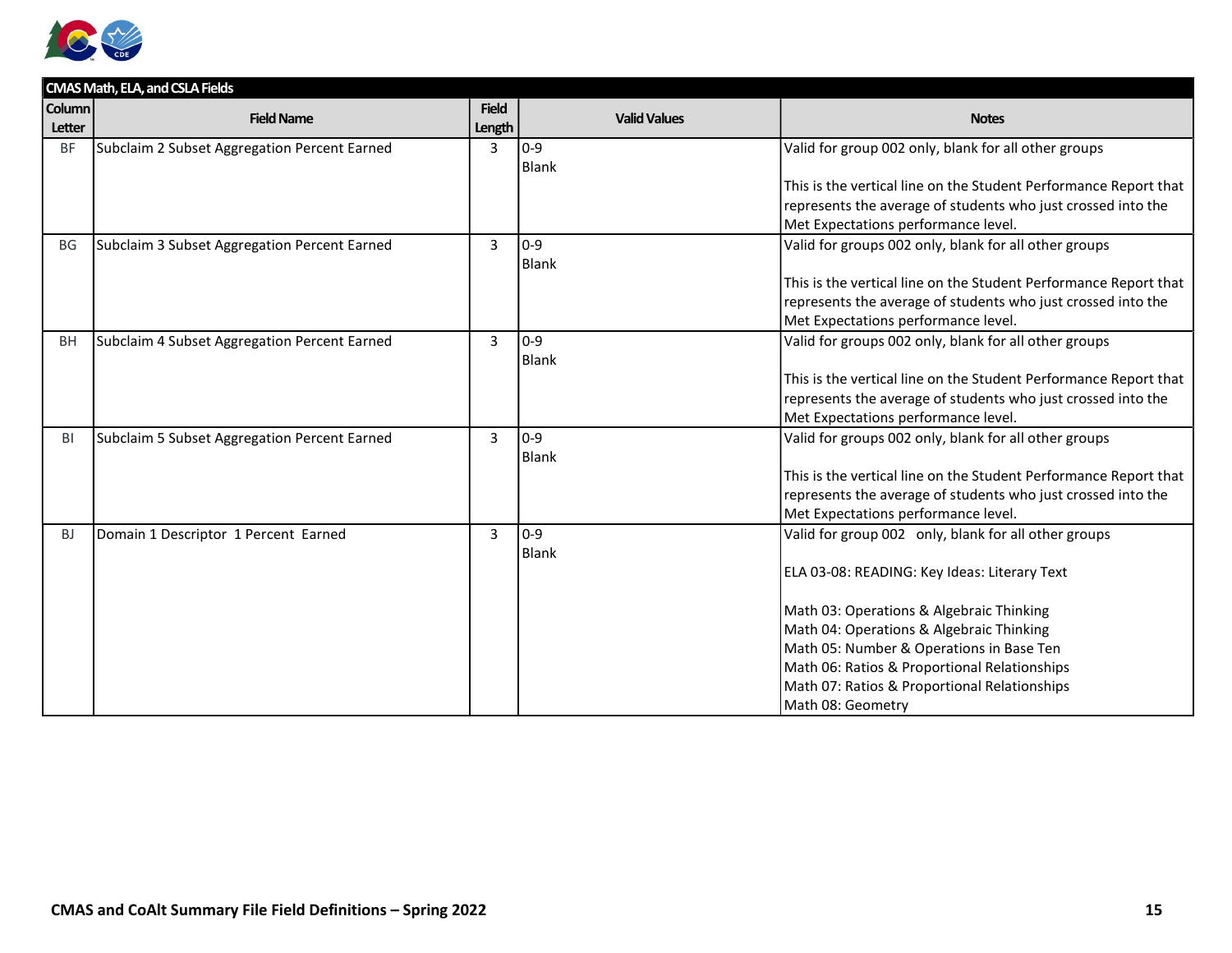

|               | CMAS Math, ELA, and CSLA Fields      |                |                     |                                                      |
|---------------|--------------------------------------|----------------|---------------------|------------------------------------------------------|
| <b>Column</b> | <b>Field Name</b>                    | <b>Field</b>   | <b>Valid Values</b> | <b>Notes</b>                                         |
| Letter        |                                      | Length         |                     |                                                      |
| <b>BK</b>     | Domain 1 Descriptor 2 Percent Earned | $\overline{3}$ | $0 - 9$             | Valid for group 002only, blank for all other groups  |
|               |                                      |                | <b>Blank</b>        |                                                      |
|               |                                      |                |                     | ELA 03-08: READING: Key Ideas: Informational Text    |
|               |                                      |                |                     |                                                      |
|               |                                      |                |                     | Math 03: Numbers & Operations in Base Ten            |
|               |                                      |                |                     | Math 04: Numbers & Operations - Base Ten             |
|               |                                      |                |                     | Math 05: Numbers & Operations - Fractions            |
|               |                                      |                |                     | Math 06: The Number System                           |
|               |                                      |                |                     | Math 07: The Number System                           |
|               |                                      |                |                     | Math 08: Expressions & Equations                     |
| <b>BL</b>     | Domain 1 Descriptor 3 Percent Earned | 3              | $0 - 9$             | Valid for group 002 only, blank for all other groups |
|               |                                      |                | Blank               |                                                      |
|               |                                      |                |                     | ELA 03-08: READING: Craft & Structure                |
|               |                                      |                |                     | Math 03: Measurement & Data                          |
|               |                                      |                |                     | Math 04: Numbers & Operations - Fractions            |
|               |                                      |                |                     | Math 05: Measurement & Data                          |
|               |                                      |                |                     | Math 06: Expressions & Equations                     |
|               |                                      |                |                     | Math 07: Expressions & Equations                     |
|               |                                      |                |                     | Math 08: Functions                                   |
| <b>BM</b>     | Domain 1 Descriptor 4 Percent Earned | $\overline{3}$ | $0-9$               | Valid for group 002 only, blank for all other groups |
|               |                                      |                | <b>Blank</b>        |                                                      |
|               |                                      |                |                     | ELA 03-08: READING: Integration of Knowledge & Ideas |
|               |                                      |                |                     |                                                      |
|               |                                      |                |                     | Math 04: Measurement & Data                          |
|               |                                      |                |                     | Math 07: Statistics & Probability                    |
| <b>BN</b>     | Domain 2 Descriptor 1 Percent Earned | 3              | $0 - 9$             | Valid for group 002 only, blank for all other groups |
|               |                                      |                | Blank               |                                                      |
|               |                                      |                |                     | ELA 03-08: LANGUAGE: Vocabulary Acquisition & Use    |
|               |                                      |                |                     |                                                      |
|               |                                      |                |                     | Math 03-08: MODELING & REASONING: On Grade Level     |
| <b>BO</b>     | Domain 2 Descriptor 2 Percent Earned | $\overline{3}$ | $0-9$               | Valid for group 002 only, blank for all other groups |
|               |                                      |                | Blank               |                                                      |
|               |                                      |                |                     | Math 03-08: MODELING & REASONING: Securely Held      |
|               |                                      |                |                     | Knowledge                                            |
| <b>BP</b>     | Domain 2 Descriptor 3 Percent Earned | 3              | $0 - 9$             | Valid for group 002 only, blank for all other groups |
|               |                                      |                | <b>Blank</b>        |                                                      |
| <b>BQ</b>     | Domain 2 Descriptor 4 Percent Earned | 3              | $0 - 9$             | Valid for group 002 only, blank for all other groups |
|               |                                      |                | <b>Blank</b>        |                                                      |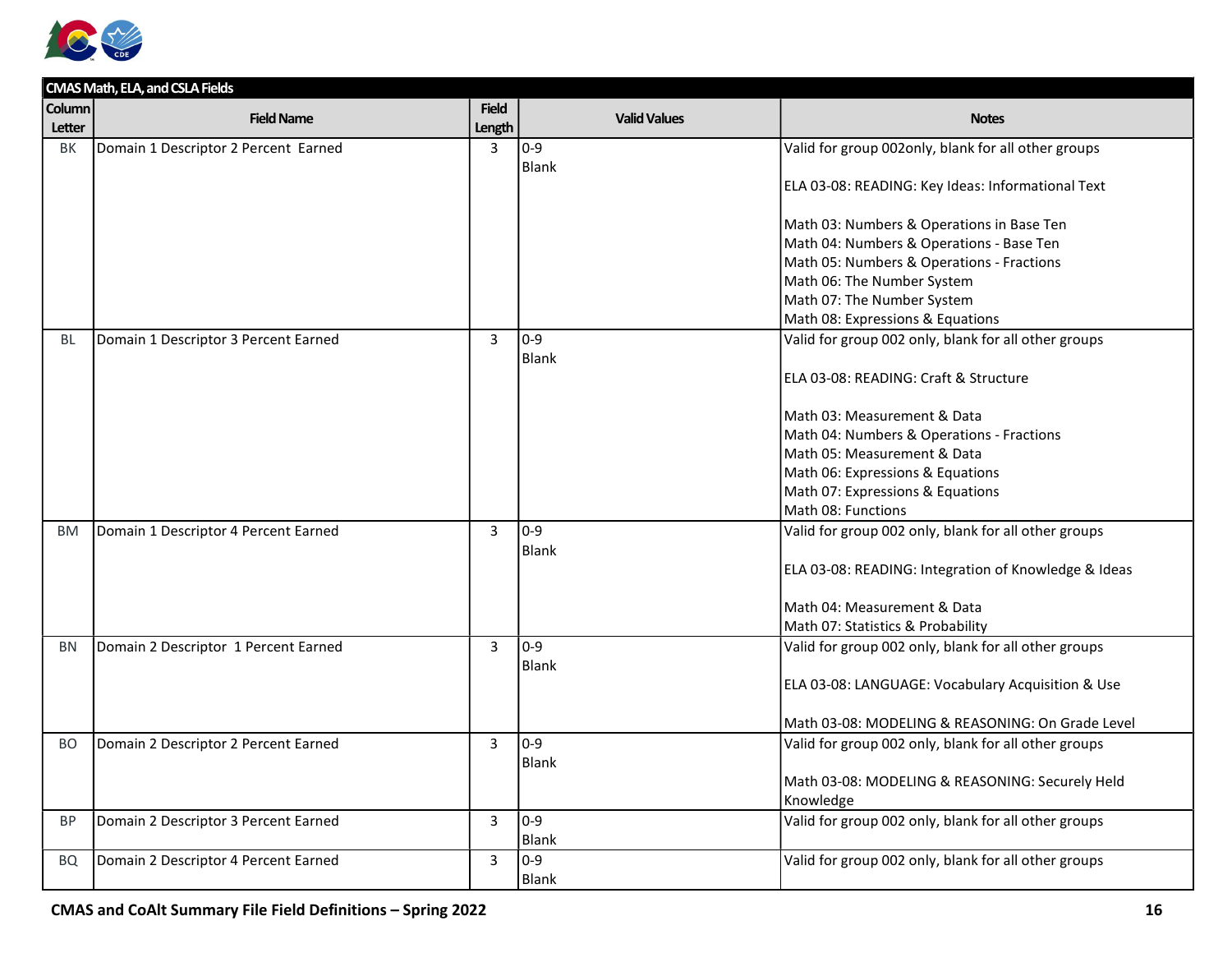

| <b>Column</b><br><b>Field</b><br><b>Field Name</b><br><b>Valid Values</b><br><b>Notes</b><br><b>Letter</b><br>Length<br>$0-9$<br>Valid for group 002 only, blank for all other groups<br>Domain 3 Descriptor 1 Percent Earned<br>3<br><b>BR</b><br><b>Blank</b><br>ELA 03-05: WRITING: Prose Constructed Response 1<br>ELA 06-08: LITERACY: History/Social Studies<br>0-9<br>Domain 3 Descriptor 2 Percent Earned<br>3<br>Valid for group 002 only, blank for all other groups<br><b>BS</b><br><b>Blank</b><br>ELA 03-05: WRITING: Prose Constructed Response 2<br>ELA 06-08: LITERACY: Science & Technical Subjects<br>$ 0-9 $<br><b>BT</b><br>Domain 3 Descriptor 3 Percent Earned<br>3<br>Valid for group 002 only, blank for all other groups<br><b>Blank</b><br>ELA 03-05: WRITING: Written Expression (Subclaim 4)<br>3<br>0-9<br>Valid for group 002 only, blank for all other groups<br><b>BU</b><br>Domain 3 Descriptor 4 Percent Earned<br><b>Blank</b><br>ELA 03-05: WRITING: Knowledge of Language and Conventions<br>(Subclaim 5)<br>$0-9$<br>Valid for group 002 only, blank for all other groups<br>Domain 4 Descriptor 1 Percent Earned<br>3<br><b>BV</b><br>Blank<br>ELA 06-08: WRITING: Prose Constructed Response 1<br>0-9<br>Valid for group 002 only, blank for all other groups<br>Domain 4 Descriptor 2 Percent Earned<br>$\overline{3}$<br><b>BW</b><br><b>Blank</b><br>ELA 06-08: WRITING: Prose Constructed Response 2<br>$0-9$<br>Valid for group 002 only, blank for all other groups<br>Domain 4 Descriptor 3 Percent Earned<br>3<br><b>BX</b> |
|-----------------------------------------------------------------------------------------------------------------------------------------------------------------------------------------------------------------------------------------------------------------------------------------------------------------------------------------------------------------------------------------------------------------------------------------------------------------------------------------------------------------------------------------------------------------------------------------------------------------------------------------------------------------------------------------------------------------------------------------------------------------------------------------------------------------------------------------------------------------------------------------------------------------------------------------------------------------------------------------------------------------------------------------------------------------------------------------------------------------------------------------------------------------------------------------------------------------------------------------------------------------------------------------------------------------------------------------------------------------------------------------------------------------------------------------------------------------------------------------------------------------------------------------------------------------------------|
|                                                                                                                                                                                                                                                                                                                                                                                                                                                                                                                                                                                                                                                                                                                                                                                                                                                                                                                                                                                                                                                                                                                                                                                                                                                                                                                                                                                                                                                                                                                                                                             |
|                                                                                                                                                                                                                                                                                                                                                                                                                                                                                                                                                                                                                                                                                                                                                                                                                                                                                                                                                                                                                                                                                                                                                                                                                                                                                                                                                                                                                                                                                                                                                                             |
|                                                                                                                                                                                                                                                                                                                                                                                                                                                                                                                                                                                                                                                                                                                                                                                                                                                                                                                                                                                                                                                                                                                                                                                                                                                                                                                                                                                                                                                                                                                                                                             |
|                                                                                                                                                                                                                                                                                                                                                                                                                                                                                                                                                                                                                                                                                                                                                                                                                                                                                                                                                                                                                                                                                                                                                                                                                                                                                                                                                                                                                                                                                                                                                                             |
|                                                                                                                                                                                                                                                                                                                                                                                                                                                                                                                                                                                                                                                                                                                                                                                                                                                                                                                                                                                                                                                                                                                                                                                                                                                                                                                                                                                                                                                                                                                                                                             |
|                                                                                                                                                                                                                                                                                                                                                                                                                                                                                                                                                                                                                                                                                                                                                                                                                                                                                                                                                                                                                                                                                                                                                                                                                                                                                                                                                                                                                                                                                                                                                                             |
|                                                                                                                                                                                                                                                                                                                                                                                                                                                                                                                                                                                                                                                                                                                                                                                                                                                                                                                                                                                                                                                                                                                                                                                                                                                                                                                                                                                                                                                                                                                                                                             |
|                                                                                                                                                                                                                                                                                                                                                                                                                                                                                                                                                                                                                                                                                                                                                                                                                                                                                                                                                                                                                                                                                                                                                                                                                                                                                                                                                                                                                                                                                                                                                                             |
|                                                                                                                                                                                                                                                                                                                                                                                                                                                                                                                                                                                                                                                                                                                                                                                                                                                                                                                                                                                                                                                                                                                                                                                                                                                                                                                                                                                                                                                                                                                                                                             |
|                                                                                                                                                                                                                                                                                                                                                                                                                                                                                                                                                                                                                                                                                                                                                                                                                                                                                                                                                                                                                                                                                                                                                                                                                                                                                                                                                                                                                                                                                                                                                                             |
|                                                                                                                                                                                                                                                                                                                                                                                                                                                                                                                                                                                                                                                                                                                                                                                                                                                                                                                                                                                                                                                                                                                                                                                                                                                                                                                                                                                                                                                                                                                                                                             |
|                                                                                                                                                                                                                                                                                                                                                                                                                                                                                                                                                                                                                                                                                                                                                                                                                                                                                                                                                                                                                                                                                                                                                                                                                                                                                                                                                                                                                                                                                                                                                                             |
|                                                                                                                                                                                                                                                                                                                                                                                                                                                                                                                                                                                                                                                                                                                                                                                                                                                                                                                                                                                                                                                                                                                                                                                                                                                                                                                                                                                                                                                                                                                                                                             |
|                                                                                                                                                                                                                                                                                                                                                                                                                                                                                                                                                                                                                                                                                                                                                                                                                                                                                                                                                                                                                                                                                                                                                                                                                                                                                                                                                                                                                                                                                                                                                                             |
|                                                                                                                                                                                                                                                                                                                                                                                                                                                                                                                                                                                                                                                                                                                                                                                                                                                                                                                                                                                                                                                                                                                                                                                                                                                                                                                                                                                                                                                                                                                                                                             |
|                                                                                                                                                                                                                                                                                                                                                                                                                                                                                                                                                                                                                                                                                                                                                                                                                                                                                                                                                                                                                                                                                                                                                                                                                                                                                                                                                                                                                                                                                                                                                                             |
|                                                                                                                                                                                                                                                                                                                                                                                                                                                                                                                                                                                                                                                                                                                                                                                                                                                                                                                                                                                                                                                                                                                                                                                                                                                                                                                                                                                                                                                                                                                                                                             |
|                                                                                                                                                                                                                                                                                                                                                                                                                                                                                                                                                                                                                                                                                                                                                                                                                                                                                                                                                                                                                                                                                                                                                                                                                                                                                                                                                                                                                                                                                                                                                                             |
|                                                                                                                                                                                                                                                                                                                                                                                                                                                                                                                                                                                                                                                                                                                                                                                                                                                                                                                                                                                                                                                                                                                                                                                                                                                                                                                                                                                                                                                                                                                                                                             |
|                                                                                                                                                                                                                                                                                                                                                                                                                                                                                                                                                                                                                                                                                                                                                                                                                                                                                                                                                                                                                                                                                                                                                                                                                                                                                                                                                                                                                                                                                                                                                                             |
|                                                                                                                                                                                                                                                                                                                                                                                                                                                                                                                                                                                                                                                                                                                                                                                                                                                                                                                                                                                                                                                                                                                                                                                                                                                                                                                                                                                                                                                                                                                                                                             |
|                                                                                                                                                                                                                                                                                                                                                                                                                                                                                                                                                                                                                                                                                                                                                                                                                                                                                                                                                                                                                                                                                                                                                                                                                                                                                                                                                                                                                                                                                                                                                                             |
|                                                                                                                                                                                                                                                                                                                                                                                                                                                                                                                                                                                                                                                                                                                                                                                                                                                                                                                                                                                                                                                                                                                                                                                                                                                                                                                                                                                                                                                                                                                                                                             |
| <b>Blank</b>                                                                                                                                                                                                                                                                                                                                                                                                                                                                                                                                                                                                                                                                                                                                                                                                                                                                                                                                                                                                                                                                                                                                                                                                                                                                                                                                                                                                                                                                                                                                                                |
| ELA 06-08: WRITING: Written Expression (Subclaim 4)                                                                                                                                                                                                                                                                                                                                                                                                                                                                                                                                                                                                                                                                                                                                                                                                                                                                                                                                                                                                                                                                                                                                                                                                                                                                                                                                                                                                                                                                                                                         |
| 0-9<br>3<br>Valid for group 002 only, blank for all other groups<br>Domain 4 Descriptor 4 Percent Earned<br>BY                                                                                                                                                                                                                                                                                                                                                                                                                                                                                                                                                                                                                                                                                                                                                                                                                                                                                                                                                                                                                                                                                                                                                                                                                                                                                                                                                                                                                                                              |
| <b>Blank</b>                                                                                                                                                                                                                                                                                                                                                                                                                                                                                                                                                                                                                                                                                                                                                                                                                                                                                                                                                                                                                                                                                                                                                                                                                                                                                                                                                                                                                                                                                                                                                                |
| ELA 06-08: WRITING: Knowledge of Language and Conventions                                                                                                                                                                                                                                                                                                                                                                                                                                                                                                                                                                                                                                                                                                                                                                                                                                                                                                                                                                                                                                                                                                                                                                                                                                                                                                                                                                                                                                                                                                                   |
| (Subclaim 5)                                                                                                                                                                                                                                                                                                                                                                                                                                                                                                                                                                                                                                                                                                                                                                                                                                                                                                                                                                                                                                                                                                                                                                                                                                                                                                                                                                                                                                                                                                                                                                |
| 0-9 ا<br>Valid for group 002 only, blank for all other groups<br>Domain 4 Descriptor 5 Percent Earned<br>$\overline{3}$<br>BZ                                                                                                                                                                                                                                                                                                                                                                                                                                                                                                                                                                                                                                                                                                                                                                                                                                                                                                                                                                                                                                                                                                                                                                                                                                                                                                                                                                                                                                               |
| <b>Blank</b>                                                                                                                                                                                                                                                                                                                                                                                                                                                                                                                                                                                                                                                                                                                                                                                                                                                                                                                                                                                                                                                                                                                                                                                                                                                                                                                                                                                                                                                                                                                                                                |
| $\overline{3}$<br>$0-9$<br>Valid for group 002 only, blank for all other groups<br>Domain 4 Descriptor 6 Percent Earned<br>CA                                                                                                                                                                                                                                                                                                                                                                                                                                                                                                                                                                                                                                                                                                                                                                                                                                                                                                                                                                                                                                                                                                                                                                                                                                                                                                                                                                                                                                               |
| <b>Blank</b>                                                                                                                                                                                                                                                                                                                                                                                                                                                                                                                                                                                                                                                                                                                                                                                                                                                                                                                                                                                                                                                                                                                                                                                                                                                                                                                                                                                                                                                                                                                                                                |
| 3<br>$0-9$<br>Valid for group 002 only, blank for all other groups<br><b>CB</b><br>Domain 5 Descriptor 1 Percent Earned                                                                                                                                                                                                                                                                                                                                                                                                                                                                                                                                                                                                                                                                                                                                                                                                                                                                                                                                                                                                                                                                                                                                                                                                                                                                                                                                                                                                                                                     |
| <b>Blank</b>                                                                                                                                                                                                                                                                                                                                                                                                                                                                                                                                                                                                                                                                                                                                                                                                                                                                                                                                                                                                                                                                                                                                                                                                                                                                                                                                                                                                                                                                                                                                                                |
| 0-9<br>Valid for group 002 only, blank for all other groups<br>Domain 5 Descriptor 2 Percent Earned<br>CC<br>3                                                                                                                                                                                                                                                                                                                                                                                                                                                                                                                                                                                                                                                                                                                                                                                                                                                                                                                                                                                                                                                                                                                                                                                                                                                                                                                                                                                                                                                              |
| <b>Blank</b>                                                                                                                                                                                                                                                                                                                                                                                                                                                                                                                                                                                                                                                                                                                                                                                                                                                                                                                                                                                                                                                                                                                                                                                                                                                                                                                                                                                                                                                                                                                                                                |
| Valid for group 002 only, blank for all other groups<br>Domain 5 Descriptor 3 Percent Earned<br>3<br>$0 - 9$<br><b>CD</b>                                                                                                                                                                                                                                                                                                                                                                                                                                                                                                                                                                                                                                                                                                                                                                                                                                                                                                                                                                                                                                                                                                                                                                                                                                                                                                                                                                                                                                                   |
|                                                                                                                                                                                                                                                                                                                                                                                                                                                                                                                                                                                                                                                                                                                                                                                                                                                                                                                                                                                                                                                                                                                                                                                                                                                                                                                                                                                                                                                                                                                                                                             |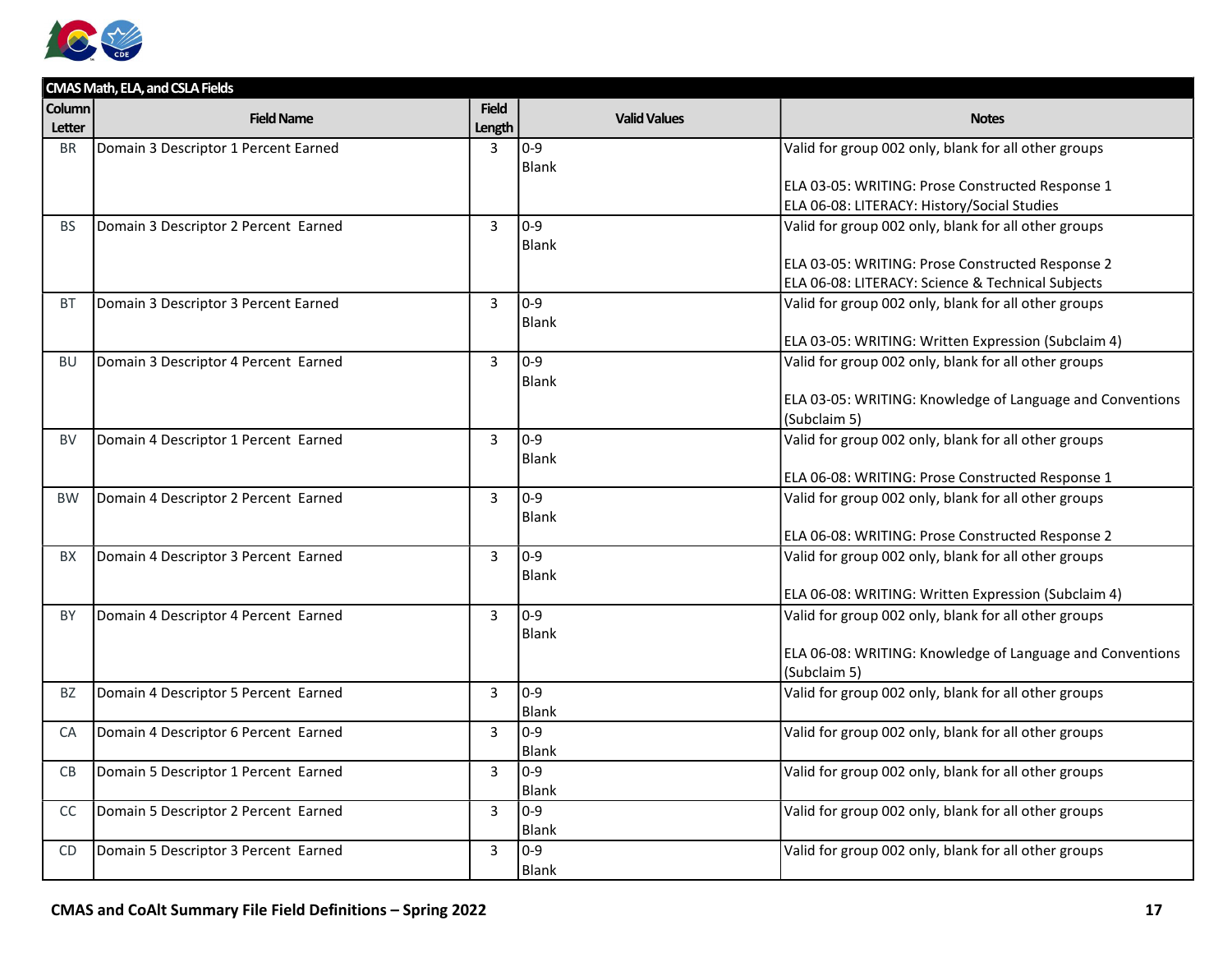

|               | CMAS Math, ELA, and CSLA Fields      |                |                     |                                                       |
|---------------|--------------------------------------|----------------|---------------------|-------------------------------------------------------|
| <b>Column</b> | <b>Field Name</b>                    | <b>Field</b>   | <b>Valid Values</b> | <b>Notes</b>                                          |
| Letter        |                                      | Length         |                     |                                                       |
| <b>CE</b>     | Domain 5 Descriptor 4 Percent Earned | 3              | 0-9                 | Valid for group 002 only, blank for all other groups  |
|               |                                      |                | Blank               |                                                       |
| <b>CF</b>     | Filler Field                         | 12             |                     | N/A                                                   |
| CG            | Domain 1 Descriptor 1 Max Points     | 3              | $0-9$               | Valid for group 002 only, blank for all other groups  |
|               |                                      |                | <b>Blank</b>        |                                                       |
| <b>CH</b>     | Domain 1 Descriptor 2 Max Points     | 3              | $0-9$               | Valid for group 002 only, blank for all other groups  |
|               |                                      |                | <b>Blank</b>        |                                                       |
| CI.           | Domain 1 Descriptor 3 Max Points     | 3              | 0-9                 | Valid for group 002 only, blank for all other groups  |
|               |                                      |                | Blank               |                                                       |
| CJ.           | Domain 1 Descriptor 4 Max Points     | 3              | $0-9$               | Valid for group 002 only, blank for all other groups  |
|               |                                      |                | <b>Blank</b>        |                                                       |
| <b>CK</b>     | Domain 2 Descriptor 1 Max Points     | $\overline{3}$ | $0-9$               | Valid for group 002 only, blank for all other groups  |
|               |                                      |                | Blank               |                                                       |
| CL.           | Domain 2 Descriptor 2 Max Points     | 3              | $0-9$               | Valid for group 002 only, blank for all other groups  |
|               |                                      |                | Blank               |                                                       |
| CM            | Domain 2 Descriptor 3 Max Points     | 3              | $0-9$               | Valid for group 002 only, blank for all other groups  |
|               |                                      |                | Blank               |                                                       |
| <b>CN</b>     | Domain 2 Descriptor 4 Max Points     | 3              | $0-9$               | Valid for group 002 only, blank for all other groups  |
|               |                                      |                | Blank               |                                                       |
| CO.           | Domain 3 Descriptor 1 Max Points     | $\overline{3}$ | $0-9$               | Valid for group 002 only, blank for all other groups  |
|               |                                      |                | <b>Blank</b>        |                                                       |
| <b>CP</b>     | Domain 3 Descriptor 2 Max Points     | 3              | 0-9                 | Valid for groups 002 only, blank for all other groups |
|               |                                      |                | <b>Blank</b>        |                                                       |
| CQ            | Domain 3 Descriptor 3 Max Points     | 3              | $0-9$               | Valid for group 002 only, blank for all other groups  |
|               |                                      |                | Blank               |                                                       |
| <b>CR</b>     | Domain 3 Descriptor 4 Max Points     | $\overline{3}$ | $0-9$               | Valid for group 002 only, blank for all other groups  |
|               |                                      |                | Blank               |                                                       |
| <b>CS</b>     | Domain 4 Descriptor 1 Max Points     | 3              | $0-9$               | Valid for group 002 only, blank for all other groups  |
|               |                                      |                | <b>Blank</b>        |                                                       |
| <b>CT</b>     | Domain 4 Descriptor 2 Max Points     | 3              | $0-9$               | Valid for group 002 only, blank for all other groups  |
|               |                                      |                | Blank               |                                                       |
| <b>CU</b>     | Domain 4 Descriptor 3 Max Points     | 3              | $0-9$               | Valid for group 002 only, blank for all other groups  |
|               |                                      |                | Blank               |                                                       |
| <b>CV</b>     | Domain 4 Descriptor 4 Max Points     | $\overline{3}$ | 0-9                 | Valid for group 002 only, blank for all other groups  |
|               |                                      |                | <b>Blank</b>        |                                                       |
| <b>CW</b>     | Domain 4 Descriptor 5 Max Points     | 3              | $0 - 9$             | Valid for group 002 only, blank for all other groups  |
|               |                                      |                | <b>Blank</b>        |                                                       |